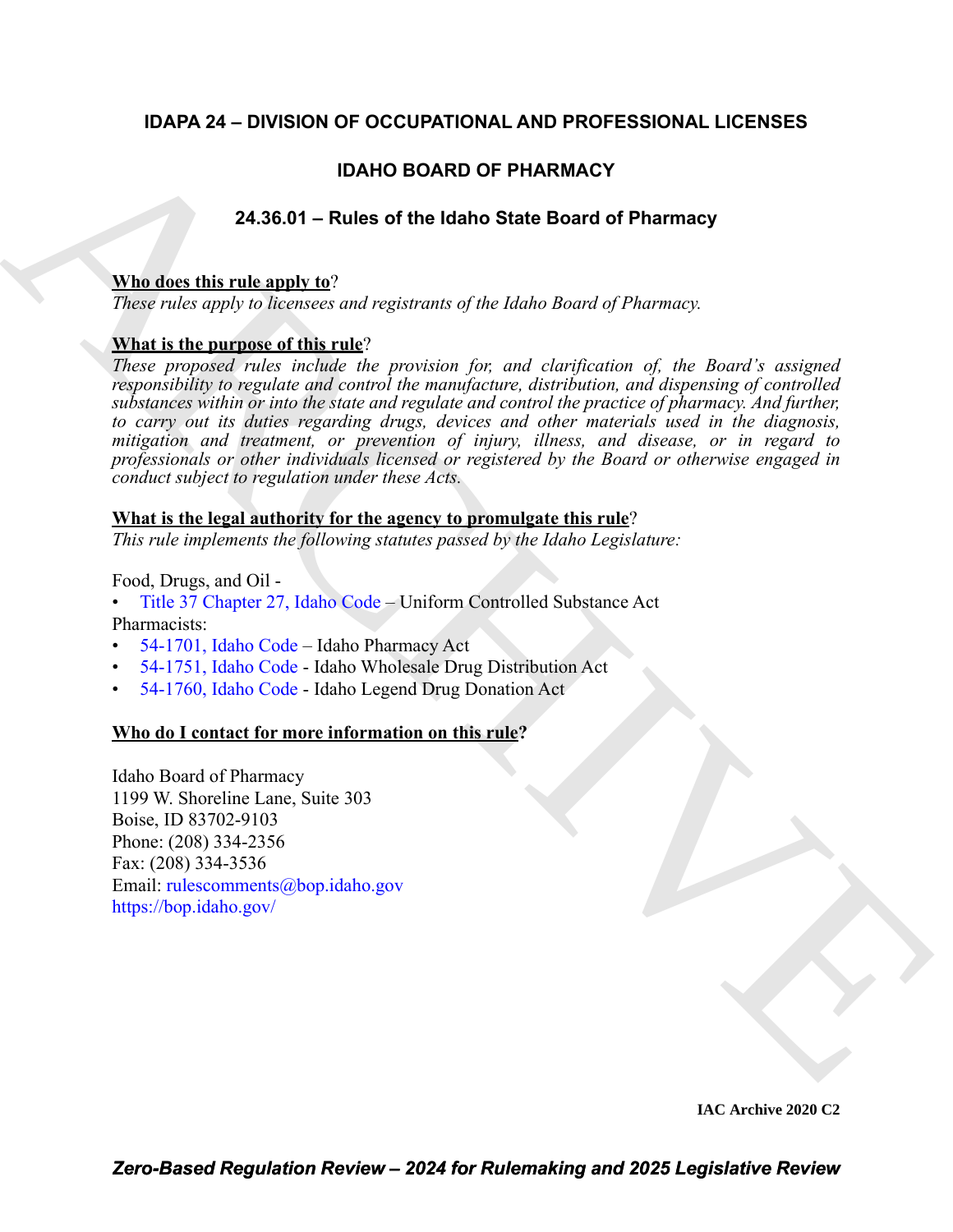# *Table of Contents*

| 24.36.01 - Rules of the Idaho State Board of Pharmacy                     |  |
|---------------------------------------------------------------------------|--|
|                                                                           |  |
|                                                                           |  |
|                                                                           |  |
|                                                                           |  |
|                                                                           |  |
|                                                                           |  |
| <b>SUBCHAPTER A - GENERAL PROVISIONS</b>                                  |  |
|                                                                           |  |
|                                                                           |  |
|                                                                           |  |
|                                                                           |  |
|                                                                           |  |
|                                                                           |  |
| <b>SUBCHAPTER B - RULES GOVERNING LICENSURE AND REGISTRATION</b>          |  |
|                                                                           |  |
|                                                                           |  |
|                                                                           |  |
|                                                                           |  |
|                                                                           |  |
| 210. Determination Of Need For Nonresident Licensure Or Registration.  10 |  |
|                                                                           |  |
|                                                                           |  |
|                                                                           |  |
|                                                                           |  |
| 215. Nonresident PIC Registration To Practice Pharmacy Into Idaho.  12    |  |
|                                                                           |  |
|                                                                           |  |
|                                                                           |  |
|                                                                           |  |
|                                                                           |  |
|                                                                           |  |
| 230. Drug Outlet Licensure And Registration: General Requirements.  13    |  |
|                                                                           |  |
|                                                                           |  |
|                                                                           |  |
|                                                                           |  |
|                                                                           |  |
| <b>SUBCHAPTER C - DRUG OUTLET PRACTICE STANDARDS</b>                      |  |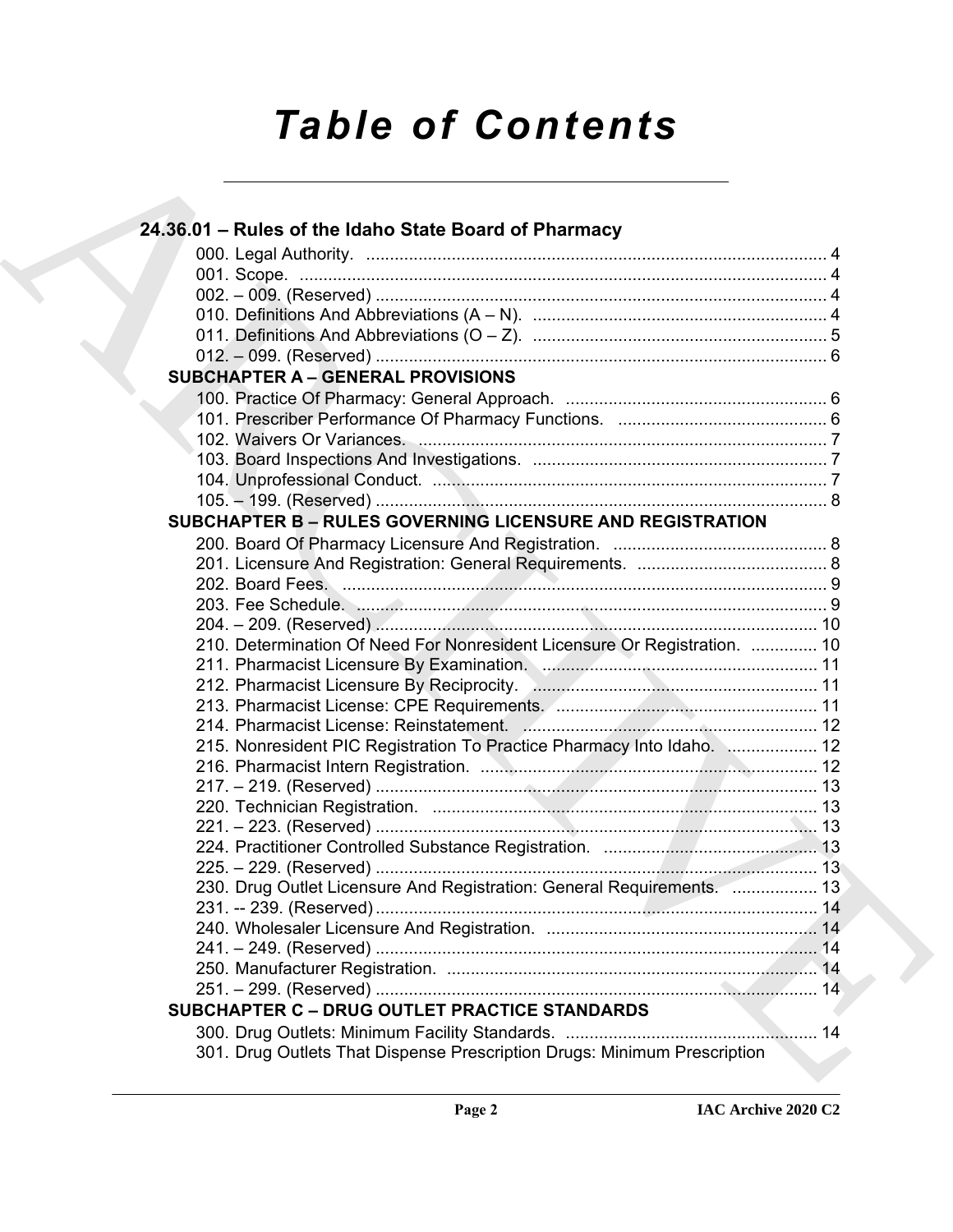### *Table of Contents (cont'd)*

| 302. Drug Outlets That Dispense Drugs To Patients Without An Onsite             |    |
|---------------------------------------------------------------------------------|----|
|                                                                                 |    |
|                                                                                 |    |
| 303. Drugs Stored Outside Of A Drug Outlet For Retrieval By A Licensed          |    |
|                                                                                 |    |
| SUBCHAPTER D - RULES GOVERNING PHARMACIST PRESCRIPTIVE AUTHORITY                |    |
|                                                                                 |    |
|                                                                                 |    |
|                                                                                 |    |
|                                                                                 |    |
| <b>SUBCHAPTER E - FILLING AND DISPENSING PRESCRIPTION DRUGS</b>                 |    |
|                                                                                 |    |
|                                                                                 |    |
|                                                                                 |    |
|                                                                                 |    |
| 404. Filling Prescription Drug Orders: Drug Product Substitution.  18           |    |
|                                                                                 |    |
|                                                                                 |    |
|                                                                                 |    |
| 408. Destruction Or Return Of Drugs Or Devices: Restrictions.  19               |    |
|                                                                                 |    |
| SUBCHAPTER F - REPORTING REQUIREMENTS AND DRUG OUTLET RECORD-<br><b>KEEPING</b> |    |
|                                                                                 |    |
|                                                                                 |    |
|                                                                                 |    |
| SUBCHAPTER G - PRESCRIPTION DRUG MONITORING PROGRAM REQUIRE-                    |    |
| <b>MENTS</b>                                                                    |    |
|                                                                                 |    |
|                                                                                 |    |
|                                                                                 |    |
| SUBCHAPTER H - RULES GOVERNING DRUG COMPOUNDING                                 |    |
|                                                                                 |    |
|                                                                                 | 23 |
|                                                                                 |    |
|                                                                                 | 26 |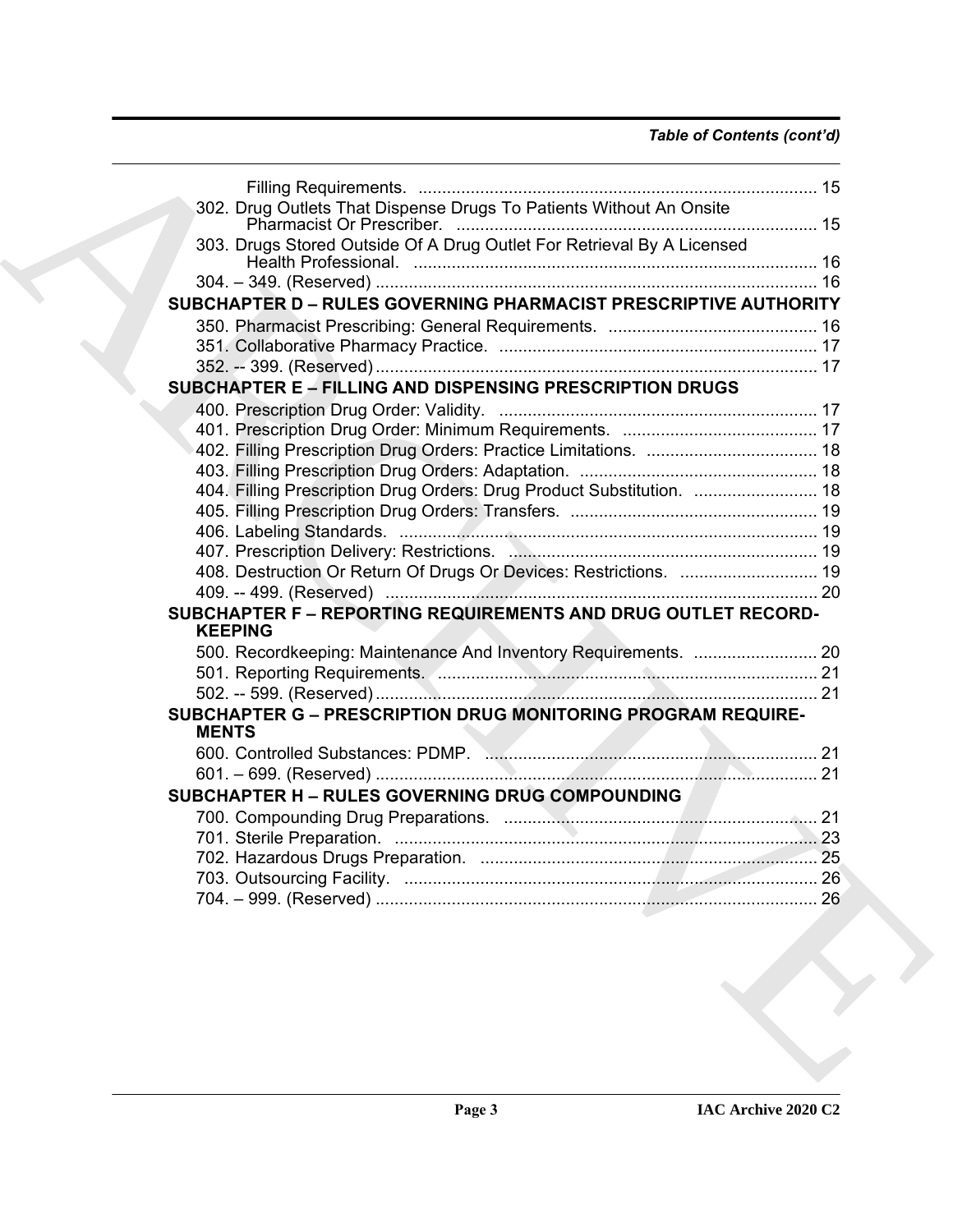#### **24.36.01 – RULES OF THE IDAHO STATE BOARD OF PHARMACY**

#### <span id="page-3-22"></span><span id="page-3-1"></span><span id="page-3-0"></span>**000. LEGAL AUTHORITY.**

However, a superior to the basis of the basis of the basis of the basis of the spin of the spin of the spin of the spin of the spin of the spin of the spin of the spin of the spin of the spin of the spin of the spin of th This chapter is adopted under the legal authority of the Uniform Controlled Substances Act, Title 37, Chapter 27, Idaho Code; the Idaho Pharmacy Act, the Idaho Wholesale Drug Distribution Act, and the Idaho Legend Drug Donation Act, Title 54, Chapter 17, Idaho Code; and specifically pursuant to Sections 37-2702, 37-2715, 54-1717, 54-1753, and 54-1755, Idaho Code. (7-1-21)T

#### <span id="page-3-23"></span><span id="page-3-2"></span>**001. SCOPE.**

These rules regulate and control the manufacture, distribution, and dispensing of controlled substances within or into the state, pursuant to the Uniform Controlled Substances Act, Section 37-2715, Idaho Code; and regulate and control<br>the practice of pharmacy, pursuant to the Idaho Pharmacy Act, Title 54, Chapter 17, Idaho Code. (7-1-21)T the practice of pharmacy, pursuant to the Idaho Pharmacy Act, Title 54, Chapter 17, Idaho Code.

#### <span id="page-3-3"></span>**002. – 009. (RESERVED)**

#### <span id="page-3-5"></span><span id="page-3-4"></span>**010. DEFINITIONS AND ABBREVIATIONS (A – N).**

The definitions set forth in Sections 54-1705 and 37-2701, Idaho Code, are applicable to these rules. (7-1-21)T

<span id="page-3-7"></span><span id="page-3-6"></span>**01.** ACCME. Accreditation Council for Continuing Medical Education. (7-1-21)T

**02.** Accredited School or College of Pharmacy. A school or college that meets the minimum is of the ACPE and appears on its list of accredited schools or colleges of pharmacy. (7-1-21)T standards of the ACPE and appears on its list of accredited schools or colleges of pharmacy.

<span id="page-3-9"></span><span id="page-3-8"></span>**03. ACPE**. Accreditation Council for Pharmacy Education. (7-1-21)T

**04. ADS – Automated Dispensing and Storage**. A mechanical system that performs operations or activities, other than compounding or administration, relative to the storage, packaging, dispensing, or distribution of drugs and that collects, controls, and maintains transaction information. (7-1-21)T

**05.** Change of Ownership. A change of majority ownership or controlling interest of a drug outlet or registered by the Board. (7-1-21)T licensed or registered by the Board.

<span id="page-3-12"></span><span id="page-3-11"></span><span id="page-3-10"></span>**06. CME**. Continuing medical education. (7-1-21)T

**07. Collaborative Pharmacy Practice**. A pharmacy practice whereby one (1) or more pharmacists or pharmacies jointly agree to work under a protocol authorized by one (1) or more prescribers to provide patient care and DTM services not otherwise permitted to be performed by a pharmacist under specified conditions. (7-1-21)T

<span id="page-3-14"></span><span id="page-3-13"></span>**08.** CPE. Continuing pharmacy education. (7-1-21)T

**09. CPE Monitor**. An NABP service that allows pharmacists to electronically keep track of CPE credits from ACPE-accredited providers. (7-1-21)T

<span id="page-3-17"></span><span id="page-3-16"></span><span id="page-3-15"></span>**10. DEA**. United States Drug Enforcement Administration. (7-1-21)T

**11. Distributor**. A supplier of drugs manufactured, produced, or prepared by others to persons other than the ultimate consumer. (7-1-21)T

**12. DME Outlet**. A registered outlet that may hold for sale at retail durable medical equipment (DME) and the following prescription drugs: pure oxygen for human application, nitrous oxide, sterile sodium chloride, and sterile water for injection. (7-1-21)T

**13. DTM – Drug Therapy Management**. Selecting, initiating, or modifying drug treatment pursuant loorative pharmacy practice agreement. to a collaborative pharmacy practice agreement.

<span id="page-3-19"></span><span id="page-3-18"></span>**14. FDA**. United States Food and Drug Administration. (7-1-21)T

<span id="page-3-21"></span><span id="page-3-20"></span>**15. Flavoring Agent**. An additive in food or drugs in the minimum quantity necessary. (7-1-21) T

**16. Floor Stock**. Drugs or devices not labeled for a specific patient that are maintained at a nursing station or other department of an institutional facility, excluding the pharmacy, for the purpose of administering to patients of the facility. (7-1-21)T patients of the facility.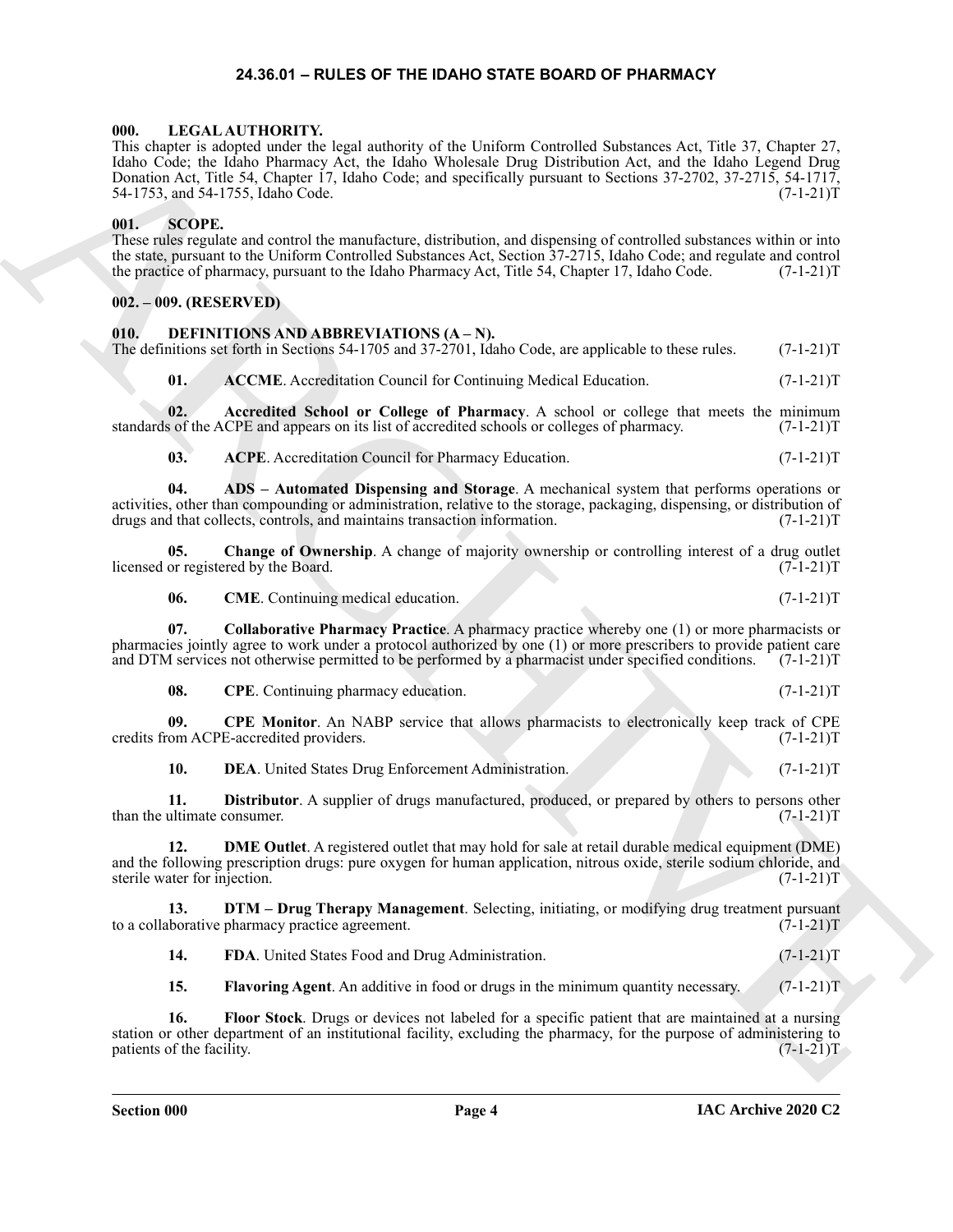#### <span id="page-4-2"></span><span id="page-4-1"></span>**17. FPGEC Certification**. Foreign Pharmacy Graduate Examination Committee Certification.  $(7-1-21)T$

**18. Hazardous Drug**. Any drug listed as such by the National Institute for Occupational Safety and Health or any drug identified by at least one (1) of the following criteria: carcinogenicity; teratogenicity or developmental toxicity; reproductive toxicity in humans; organ toxicity at low doses in humans or animals; genotoxicity; or new drugs that mimic existing hazardous drugs in structure or toxicity. (7-1-21) genotoxicity; or new drugs that mimic existing hazardous drugs in structure or toxicity.

<span id="page-4-4"></span><span id="page-4-3"></span>**19. HIPAA**. Health Insurance Portability and Accountability Act of 1996. (7-1-21)T

**20. Limited Service Outlet**. Limited service outlets include, but are not limited to, sterile product pharmacies, remote dispensing pharmacies, facilities operating narcotic treatment programs, DME outlets, prescriber drug outlets, outsourcing facilities, nuclear pharmacies, cognitive service pharmacies, correctional facilities, offsite ADSs for non-emergency dispensing, reverse distributors, mobile pharmacies, and analytical or research laboratories.  $(7-1-21)T$ 

<span id="page-4-5"></span>

| 21. | <b>NABP.</b> National Association of Boards of Pharmacy. | $(7-1-21)T$ |
|-----|----------------------------------------------------------|-------------|
|     |                                                          |             |

<span id="page-4-7"></span><span id="page-4-6"></span>**22. NAPLEX**. North American Pharmacists Licensure Examination. (7-1-21) (7-1-21)

<span id="page-4-9"></span><span id="page-4-8"></span>**23. NDC**. National Drug Code. (7-1-21)T

#### <span id="page-4-0"></span>**011. DEFINITIONS AND ABBREVIATIONS (O – Z).**

The definitions set forth in Sections 54-1705 and 37-2701, Idaho Code, are applicable to these rules. In addition, the following terms have the meanings set forth below: (7-1-21)T

<span id="page-4-11"></span>**01.** Parenteral Admixture. The preparation and labeling of sterile products intended for ration by injection. (7-1-21) administration by injection.

**FORCE State these data of Photonness** And the **Robert State Board of Photonness**<br>
13. **PHOCE COURTES CONSULTS INTERFERING CONSULTS (2013)**<br>
14. **PHOCE COURTES CONSULTS INTERFERING CONSULTS**<br>
14. **PHOCE COURTES CONSULTS**<br> **02. Pharmaceutical Care Services**. A broad range of services, activities and responsibilities intended to optimize drug-related therapeutic outcomes for patients consistent with Rule 100. Pharmaceutical care services may be performed independent of, or concurrently with, the dispensing or administration of a drug or device and also encompasses services provided by way of DTM under a collaborative practice agreement. Pharmaceutical care services are not limited to, but may include one (1) or more of the following:

 $(7-1-21)T$ 

**a.** Performing or obtaining necessary assessments of the patient's health status, including the nnce of health screening activities or testing;  $(7-1-21)$ performance of health screening activities or testing;

**b.** Reviewing, analyzing, evaluating, formulating or providing a drug utilization plan;  $(7-1-21)$ T

**c.** Monitoring and evaluating the patient's response to drug therapy, including safety and ness;  $(7-1-21)T$ effectiveness; (7-1-21)T

**d.** Coordinating and integrating pharmaceutical care services within the broader health care nent services being provided to the patient; (7-1-21) management services being provided to the patient;

|  |  | Ordering and interpreting laboratory tests; | $(7-1-21)T$ |  |
|--|--|---------------------------------------------|-------------|--|
|--|--|---------------------------------------------|-------------|--|

**f.** Performing drug product selection, substitution, prescription adaptation, or refill authorization as in these rules; and  $(7-1-21)$ provided in these rules; and

<span id="page-4-10"></span>

| Prescribing drugs and devices as provided in these rules. | $(7-1-21)T$ |
|-----------------------------------------------------------|-------------|
| <b>PDMP.</b> Prescription Drug Monitoring Program.        | $(7-1-21)T$ |

<span id="page-4-12"></span>**04. Prepackaging**. The act of transferring a drug, manually or using an automated system, from a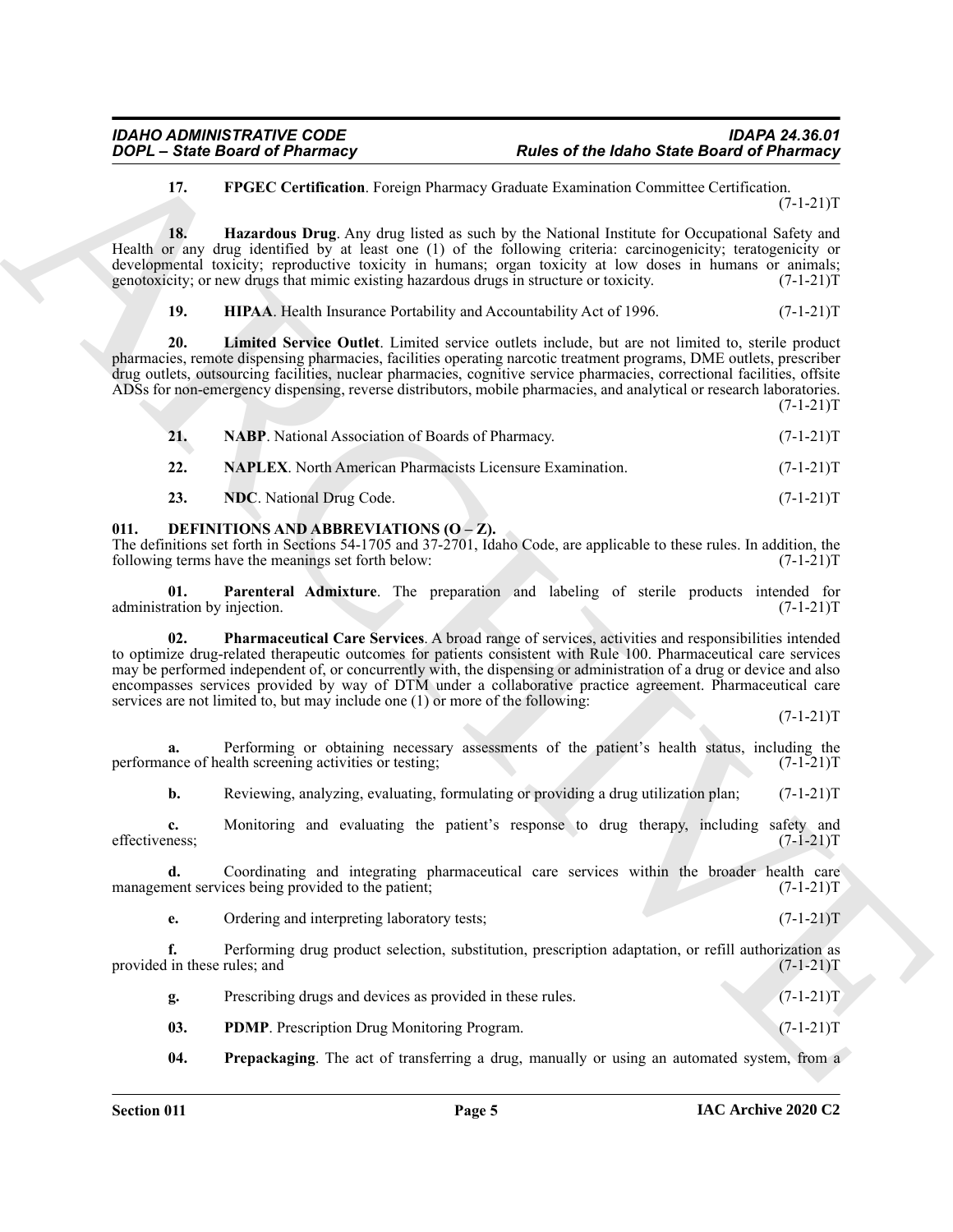<span id="page-5-12"></span><span id="page-5-11"></span><span id="page-5-10"></span><span id="page-5-9"></span><span id="page-5-8"></span><span id="page-5-7"></span><span id="page-5-6"></span>

| 12. | <b>USP.</b> United States Pharmacopeia. | $(7-1-21)T$ |
|-----|-----------------------------------------|-------------|
|     |                                         |             |

#### <span id="page-5-1"></span><span id="page-5-0"></span>**012. – 099. (RESERVED)**

#### **SUBCHAPTER A – GENERAL PROVISIONS (Rules 100 through 199)**

#### <span id="page-5-15"></span><span id="page-5-13"></span><span id="page-5-2"></span>**100. PRACTICE OF PHARMACY: GENERAL APPROACH.**

<span id="page-5-5"></span><span id="page-5-4"></span>

|                            | <b>DOPL</b> - State Board of Pharmacy                                                                | <b>Rules of the Idaho State Board of Pharmacy</b>                                                                                                                                                                                          |             |
|----------------------------|------------------------------------------------------------------------------------------------------|--------------------------------------------------------------------------------------------------------------------------------------------------------------------------------------------------------------------------------------------|-------------|
|                            | manufacturer's original container to another container prior to receiving a prescription drug order. |                                                                                                                                                                                                                                            | $(7-1-21)T$ |
| 05.                        | administer drugs in the course of professional practice.                                             | Prescriber. An individual currently licensed, registered, or otherwise authorized to prescribe and                                                                                                                                         | $(7-1-21)T$ |
| 06.                        |                                                                                                      | <b>Purple Book</b> . The list of licensed biological products with reference product exclusivity and<br>biosimilarity or interchangeability evaluations published by the FDA under the Public Health Service Act. (7-1-21)T                |             |
| 07.                        | and legibly produced upon request within seventy-two (72) hours.                                     | Readily Retrievable. Records are considered readily retrievable if they are able to be completely                                                                                                                                          | $(7-1-21)T$ |
| 08.                        | suspension, according to the product's labeling or the manufacturer's instructions.                  | <b>Reconstitution</b> . The process of adding a diluent to a powdered medication to prepare a solution or                                                                                                                                  | $(7-1-21)T$ |
| 09.                        | compounded, distributed, dispensed, or stored.                                                       | Restricted Drug Storage Area. The area of a drug outlet where prescription drugs are prepared,                                                                                                                                             | $(7-1-21)T$ |
| 10.                        | pharmacy support services under the direction of a pharmacist.                                       | <b>Technician</b> . A term to indicate an individual authorized by registration with the Board to perform                                                                                                                                  | $(7-1-21)T$ |
| 11.                        | Approved Animal Drug Products (Green Book).                                                          | <b>Therapeutic Equivalent Drugs.</b> Products assigned an "A" code by the FDA in the Approved Drug<br>Products with Therapeutic Equivalence Evaluations (Orange Book) and animal drug products published in the FDA                        | $(7-1-21)T$ |
| 12.                        | USP. United States Pharmacopeia.                                                                     |                                                                                                                                                                                                                                            | $(7-1-21)T$ |
| 13.                        | USP-NF. United State Pharmacopeia-National Formulary.                                                |                                                                                                                                                                                                                                            | $(7-1-21)T$ |
| 012. - 099. (RESERVED)     |                                                                                                      |                                                                                                                                                                                                                                            |             |
|                            |                                                                                                      | <b>SUBCHAPTER A - GENERAL PROVISIONS</b><br>(Rules 100 through 199)                                                                                                                                                                        |             |
| 100.<br>determine whether: | PRACTICE OF PHARMACY: GENERAL APPROACH.                                                              | To evaluate whether a specific act is within the scope of pharmacy practice in or into Idaho, or whether an act can be<br>delegated to other individuals under their supervision, a licensee or registrant of the Board must independently | $(7-1-21)T$ |
| 01.                        | <b>Express Prohibition.</b> The act is expressly prohibited by:                                      |                                                                                                                                                                                                                                            | $(7-1-21)T$ |
| a.                         | The Idaho Pharmacy Act, Title 54, Chapter 17, Idaho Code;                                            |                                                                                                                                                                                                                                            | $(7-1-21)T$ |
| b.                         | The Uniform Controlled Substances Act, Title 37, Chapter 27, Idaho Code;                             |                                                                                                                                                                                                                                            | $(7-1-21)T$ |
| c.                         | The rules of the Idaho State Board of Pharmacy; or                                                   |                                                                                                                                                                                                                                            | $(7-1-21)T$ |
| d.                         | Any other applicable state or federal laws or regulations.                                           |                                                                                                                                                                                                                                            | $(7-1-21)T$ |
| 02.                        | education, training, and experience.                                                                 | Education, Training, and Experience. The act is consistent with licensee or registrant's                                                                                                                                                   | $(7-1-21)T$ |
|                            |                                                                                                      | Standard of Care. Performance of the act is within the accepted standard of care that would be<br>provided in a similar setting by a reasonable and prudent licensee or registrant with similar education, training and                    |             |

#### <span id="page-5-17"></span><span id="page-5-16"></span><span id="page-5-14"></span><span id="page-5-3"></span>PRESCRIBER PERFORMANCE OF PHARMACY FUNCTIONS.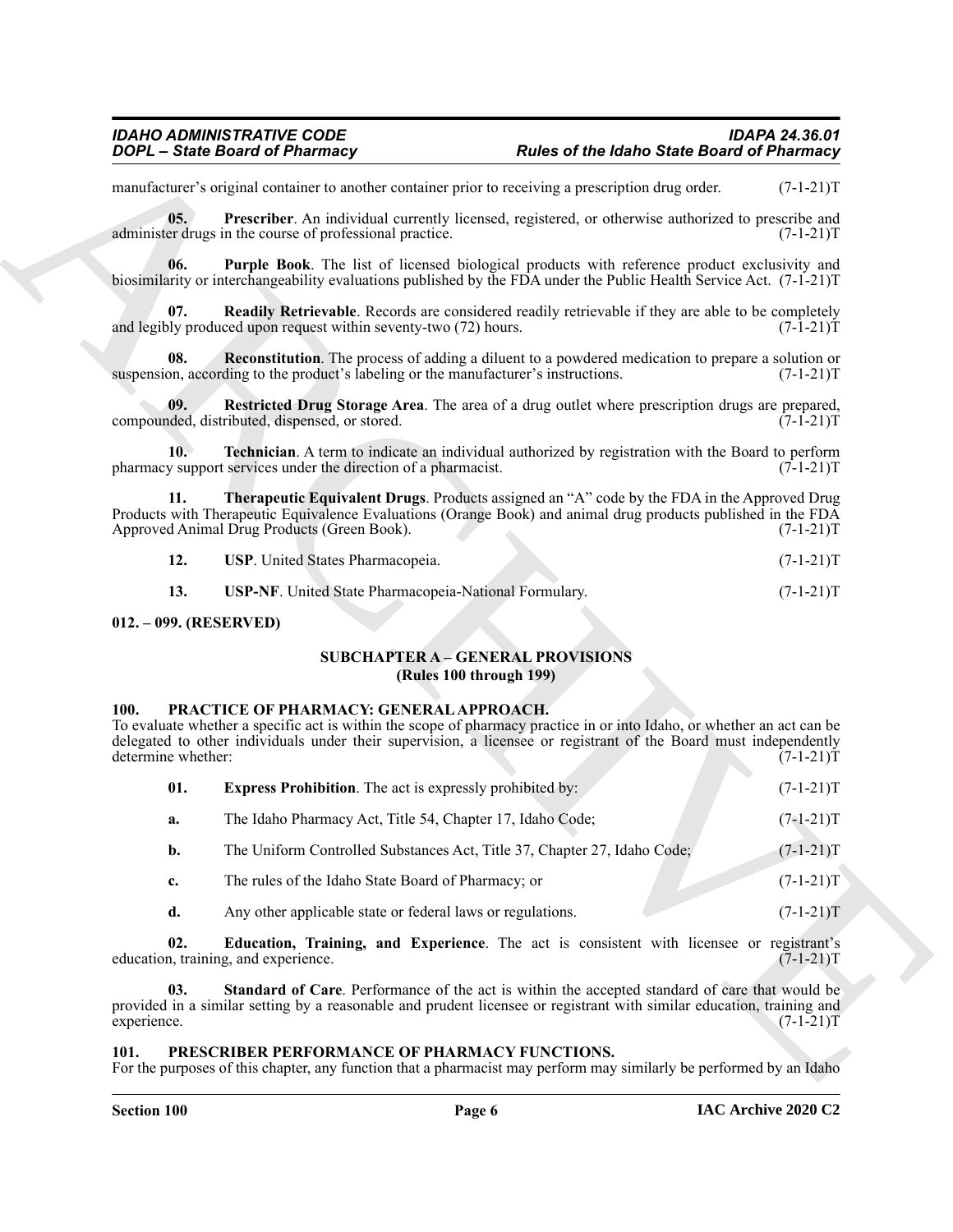prescriber or may be delegated by an Idaho prescriber to appropriate support personnel, in accordance with the prescriber's practice act. (7-1-21)T prescriber's practice act.

#### <span id="page-6-15"></span><span id="page-6-0"></span>**102. WAIVERS OR VARIANCES.**

<span id="page-6-16"></span>**01. Emergency Waiver**. In the event of an emergency declared by the President of the United States, the Governor of the State of Idaho, or by any other person with legal authority to declare an emergency, the division administrator may waive any requirement of these rules for the duration of the emergency. (7-1-21)T

#### <span id="page-6-3"></span><span id="page-6-1"></span>**103. BOARD INSPECTIONS AND INVESTIGATIONS.**

<span id="page-6-8"></span>**01. Records Subject to Board Inspection**. Records created, maintained, or retained by Board licensees or registrants in compliance with statutes or rules enforced by the Board must be made available for inspection upon request by Board inspectors or authorized agents. It is unlawful to refuse to permit or to obstruct a Board inspection. (7-1-21)T

<span id="page-6-6"></span>**02. Inspections**. Prior to the commencement of business, as applicable, and thereafter at regular intervals, registrants and licensees must permit the Board or its compliance officers to enter and inspect the premises and to audit the records of each drug outlet for compliance with laws enforced by or under the Board's jurisdiction.  $(7-1-21)T$ 

<span id="page-6-4"></span>**03. Inspection Deficiencies**. Deficiencies noted must be promptly remedied, and if requested, the Board office notified of corrective measures. One (1) follow-up inspection may be performed by the Board at no cost. For additional follow-up inspections, the drug outlet will be charged actual travel and personnel costs incurred in the inspection to be paid within ninety (90) days of inspection. (7-1-21)T

<span id="page-6-5"></span>**04.** Inspection Reports. Inspection reports must be reviewed with the Board inspector and signed by of the drug outlet upon completion of the exit interview. (7-1-21) an agent of the drug outlet upon completion of the exit interview.

<span id="page-6-7"></span>**05. Investigations**. Licensees or registrants must fully cooperate with Board investigations conducted to confirm compliance with laws enforced by the Board, to gather information pertinent to a complaint received by the Board, or to enforce disciplinary actions. (7-1-21) the Board, or to enforce disciplinary actions.

#### <span id="page-6-9"></span><span id="page-6-2"></span>**104. UNPROFESSIONAL CONDUCT.**

<span id="page-6-13"></span>The following acts or practices by any licensee or registrant are declared to be specifically, but not by way of limitation, unprofessional conduct and conduct contrary to the public interest. (7-1-21) limitation, unprofessional conduct and conduct contrary to the public interest.

From Continue the state of the basis of the basis state is a state of the basis state from Continue the state of the basis of the basis of the basis of the basis of the basis of the basis of the basis of the basis of the **01. Unethical Conduct**. Conduct in the practice of pharmacy or in the operation of a pharmacy that may reduce the public confidence in the ability and integrity of the profession of pharmacy or endangers the public health, safety, and welfare. A violation of this section includes committing fraud, misrepresentation, negligence, concealment, or being involved in dishonest dealings, price fixing, or breaching the public trust with respect to the practice of pharmacy. (7-1-21)T

<span id="page-6-11"></span>**02. Lack of Fitness**. A lack of fitness for professional practice due to incompetency, personal habits, drug or alcohol dependence, physical or mental illness, or for any other cause that endangers public health, safety, or welfare.  $(7-1-21)T$ welfare.  $(7-1-21)T$ 

<span id="page-6-12"></span>**03. On-Duty Intoxication or Impairment**. Intoxication, impairment, or consumption of alcohol or drugs while on duty, including break periods after which the individual is expected to return to work, or prior to reporting to work. (7-1-21)T reporting to work.

<span id="page-6-10"></span>**04. Diversion of Drug Products and Devices**. Supplying or diverting drugs, biologicals, and other medicines, substances, or devices legally sold in pharmacies that allows the circumvention of laws pertaining to the legal sale of these articles. (7-1-21)T

<span id="page-6-14"></span>**Unlawful Possession or Use of Drugs**. Possessing or using a controlled substance without a lawful order. A failed drug test creates a rebuttable presumption of a violation of this rule. (7-1-21)T prescription drug order. A failed drug test creates a rebuttable presumption of a violation of this rule.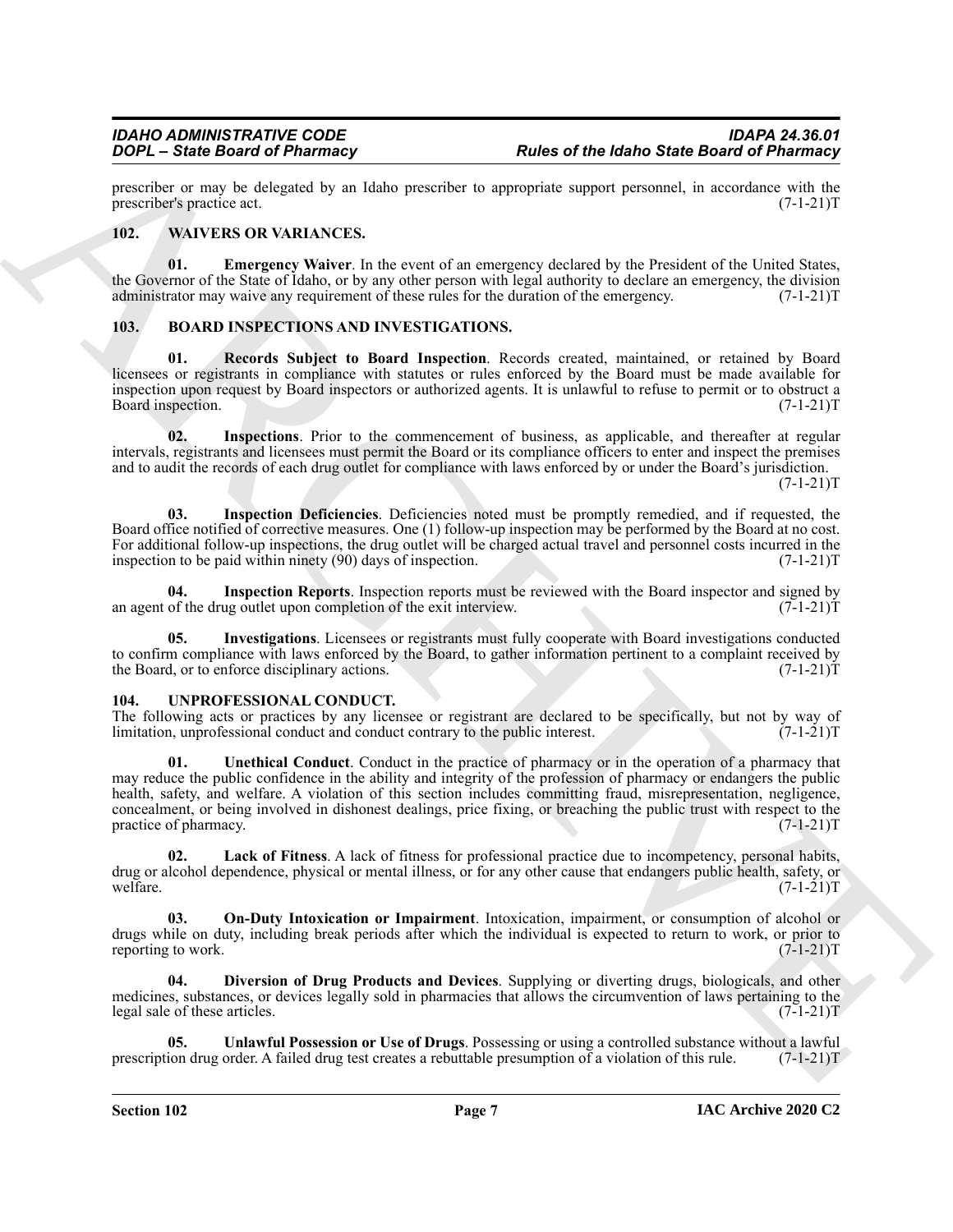<span id="page-7-13"></span>**06. Prescription Drug Order Noncompliance**. Failing to follow the instructions of the person writing, making, or ordering a prescription as to its refills, contents, or labeling except as provided in these rules.  $(7-1-21)T$ 

<span id="page-7-8"></span>**07.** Failure to Confer. Failure to confer with the prescriber when necessary or appropriate or filling a ion if necessary components of the prescription drug order are missing or questionable. (7-1-21) prescription if necessary components of the prescription drug order are missing or questionable.

<span id="page-7-6"></span>**08. Excessive Provision of Controlled Substances**. Providing an excessive amount of controlled substances. Evidentiary factors of a clearly excessive amount include, but are not limited to, the amount of controlled substances furnished and previous ordering patterns (including size and frequency of orders).  $(7-1-21)$ T

<span id="page-7-15"></span><span id="page-7-9"></span>**Failure to Counsel or Offer Counseling**. Failing to counsel or offer counseling, unless pted or refused. (7-1-21)T specifically exempted or refused.

From the state of the state of the base of the base State Board of Pharmacy<br>
Units of the State Board of Pharmacy<br>
Whiles the computer state of the State Board of Pharmacy<br>
whiles the computer state of the state of the st **10. Substandard, Misbranded, Adulterated, or Expired Products**. Manufacturing, compounding, delivering, distributing, dispensing, or permitting to be manufactured, compounded, delivered, distributed or dispensed substandard, misbranded, or adulterated drugs or preparations or those made using secret formulas. Failing to remove expired drugs from stock. (7-1-21)T

<span id="page-7-12"></span>**11. Prescriber Incentives**. Allowing a commission or rebate to be paid, or personally paying a ion or rebate, to a person writing, making, or otherwise ordering a prescription. (7-1-21) commission or rebate, to a person writing, making, or otherwise ordering a prescription.

<span id="page-7-7"></span>**12. Exclusive Arrangements**. Participation in a plan or agreement that compromises the quality or extent of professional services or limits access to provider facilities at the expense of public health or welfare.  $(7-1-21)T$ 

**13. Failure to Report**. Failing to report to the Board any violation of statutes or rules pertaining to the of pharmacy or any act that endangers the health, safety, or welfare of patients or the public. (7-1-21)T practice of pharmacy or any act that endangers the health, safety, or welfare of patients or the public.

<span id="page-7-17"></span><span id="page-7-14"></span><span id="page-7-11"></span><span id="page-7-10"></span>**14. Failure to Follow Board Order**. Failure to follow an order of the Board. (7-1-21)T

**15. Use of False Information**. Knowingly using false information in connection with the prescribing, delivering, administering, or dispensing of a controlled substance or other drug product. (7-1-21)T

**16. Standard of Care**. Acts or omissions within the practice of pharmacy which fail to meet the provided by other qualified licensees or registrants in the same or similar setting. (7-1-21) standard provided by other qualified licensees or registrants in the same or similar setting.

<span id="page-7-16"></span>**17. Unnecessary Services or Products**. Directly promoting or inducing for the provisions of health ices or products that are unnecessary or not medically indicated. (7-1-21) care services or products that are unnecessary or not medically indicated.

**18. Controlled Substance Non-Compliance**. Violating provisions of the federal Controlled Substances Act or Title 37, Chapter 27, Idaho Code. (7-1-21)T

#### <span id="page-7-1"></span><span id="page-7-0"></span>**105. – 199. (RESERVED)**

#### <span id="page-7-4"></span>**SUBCHAPTER B – RULES GOVERNING LICENSURE AND REGISTRATION (Rules 200 through 299)**

#### <span id="page-7-2"></span>**200. BOARD OF PHARMACY LICENSURE AND REGISTRATION.**

The Board will issue or renew a license or certificate of registration upon application and determination that the applicant has satisfied the requirements of applicable statutes, and any additional criteria specified by these rules. Licenses or registrations must be obtained prior to engaging in these practices or their supportive functions.

 $(7-1-21)T$ 

#### <span id="page-7-5"></span><span id="page-7-3"></span>**201. LICENSURE AND REGISTRATION: GENERAL REQUIREMENTS.**

**Section 200 Page 8**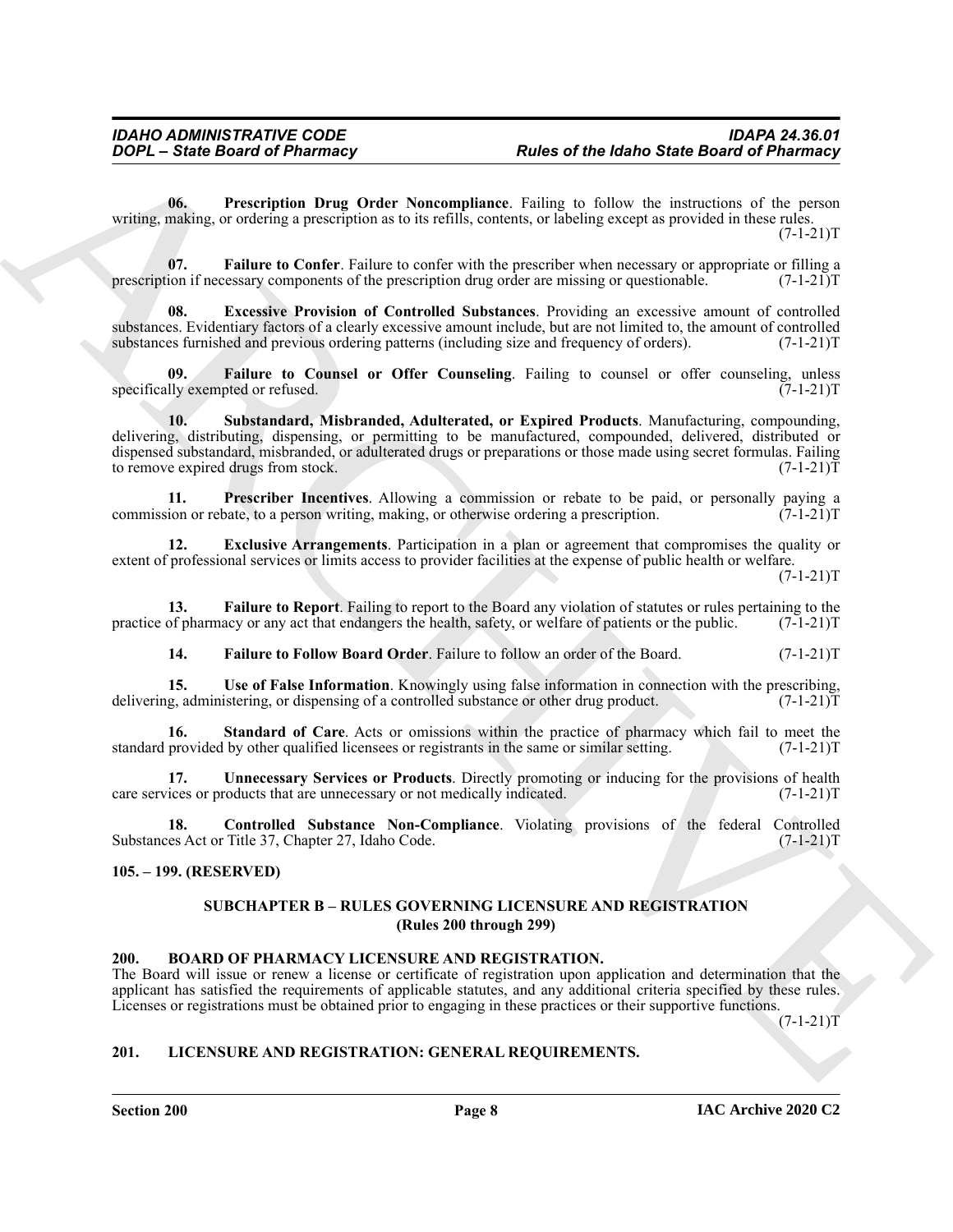## *IDAHO ADMINISTRATIVE CODE IDAPA 24.36.01*

<span id="page-8-9"></span>**01. Board Forms**. Initial applications, annual renewal applications, and other forms used for licensure, on, or other purposes must be in such form as designated by the Board. (7-1-21) registration, or other purposes must be in such form as designated by the Board.

<span id="page-8-14"></span><span id="page-8-12"></span>**02. Incomplete Applications**. Information requested on any form must be provided and submitted to the Board office with the applicable fee or the submission will be considered incomplete and will not be processed. Applications that remain incomplete after six (6) months from the date of initial submission will expire. (7-1-21)T

**70.04 State Based of Photonstale School and School and School and School and School and School and School and School and School and School and School and School and School and School and School and School and School and On-Time Annual Renewal Application**. Licenses and registrations must be renewed annually prior to expiration to remain valid. Timely submission of the renewal application is the responsibility of each licensee or registrant. Licenses and certificates of registration issued to individuals will expire annually on the last day of the individual's birth month, and on December 31 for facilities, unless an alternate expiration term or date is stated in these rules. (7-1-21)T

<span id="page-8-13"></span>**04. Late Renewal Application**. Failure to submit a renewal application prior to the expiration date will cause the license or registration to lapse and will result in the assessment of a late fee and possible disciplinary action. A lapsed license or registration is invalid until renewal is approved by the Board and if not renewed within thirty (30) days after its expiration will require reinstatement.

<span id="page-8-11"></span>**Exemption**. New licenses and registrations issued ten (10) weeks or less prior to the renewal due on the renewal requirements that year only. (7-1-21) date are exempt from the renewal requirements that year only.

<span id="page-8-10"></span>**06.** Cancellation and Registration. Failure to maintain the requirements for any registration will the cancellation of the registration.  $(7-1-21)T$ result in the cancellation of the registration.

<span id="page-8-16"></span>**07. Reinstatement of License or Registration**. Unless otherwise specified in Board rule, consideration of a request for reinstatement of a license or registration will require a completed application on a Board form, submission of a completed fingerprint card, as applicable, and payment of any applicable fees due or delinquent at the time reinstatement is requested. (7-1-21) delinquent at the time reinstatement is requested.

<span id="page-8-15"></span>Parent or Legal Guardian Consent. No person under the age of eighteen (18), unless an emancipated minor, may submit an application for licensure or registration without first providing the Board with written consent from a parent or legal guardian. (7-1-21) written consent from a parent or legal guardian.

#### <span id="page-8-2"></span><span id="page-8-0"></span>**202. BOARD FEES.**

<span id="page-8-3"></span>**01. Fee Determination and Collection**. Pursuant to the authority and limitations established by Sections 37-2715 and 54-1720(5)(a), Idaho Code, the Board has determined and will collect fees for the issuance, annual renewal, or reinstatement of licenses and certificates of registration to persons and drug outlets engaged in acts or practices regulated by the Board. (7-1-21)T

<span id="page-8-6"></span>**02. Time and Method of Payment**. Fees are due at the time of application payable to the "Idaho State Board of Pharmacy." (7-1-21) T

<span id="page-8-5"></span>**03. Fee for Dishonored Payment**. A reasonable administrative fee may be charged for a dishonored check or other form of payment. If a license or registration application has been approved or renewed by the Board and payment is subsequently dishonored, the approval or renewal is immediately canceled on the basis of the submission of an incomplete application. The board may require subsequent payments to be made by cashier's check, money order, or other form of guaranteed funds. (7-1-21)T

<span id="page-8-4"></span>**04. Fee Exemption for Controlled Substance Registrations**. Persons exempt pursuant to federal law from fee requirements applicable to controlled substance registrations issued by the DEA are also exempt from fees applicable to controlled substance registrations issued by the Board. (7-1-21)T

#### <span id="page-8-1"></span>**203. FEE SCHEDULE.**

#### <span id="page-8-8"></span><span id="page-8-7"></span>**01. Licenses and Registrations – Professionals**.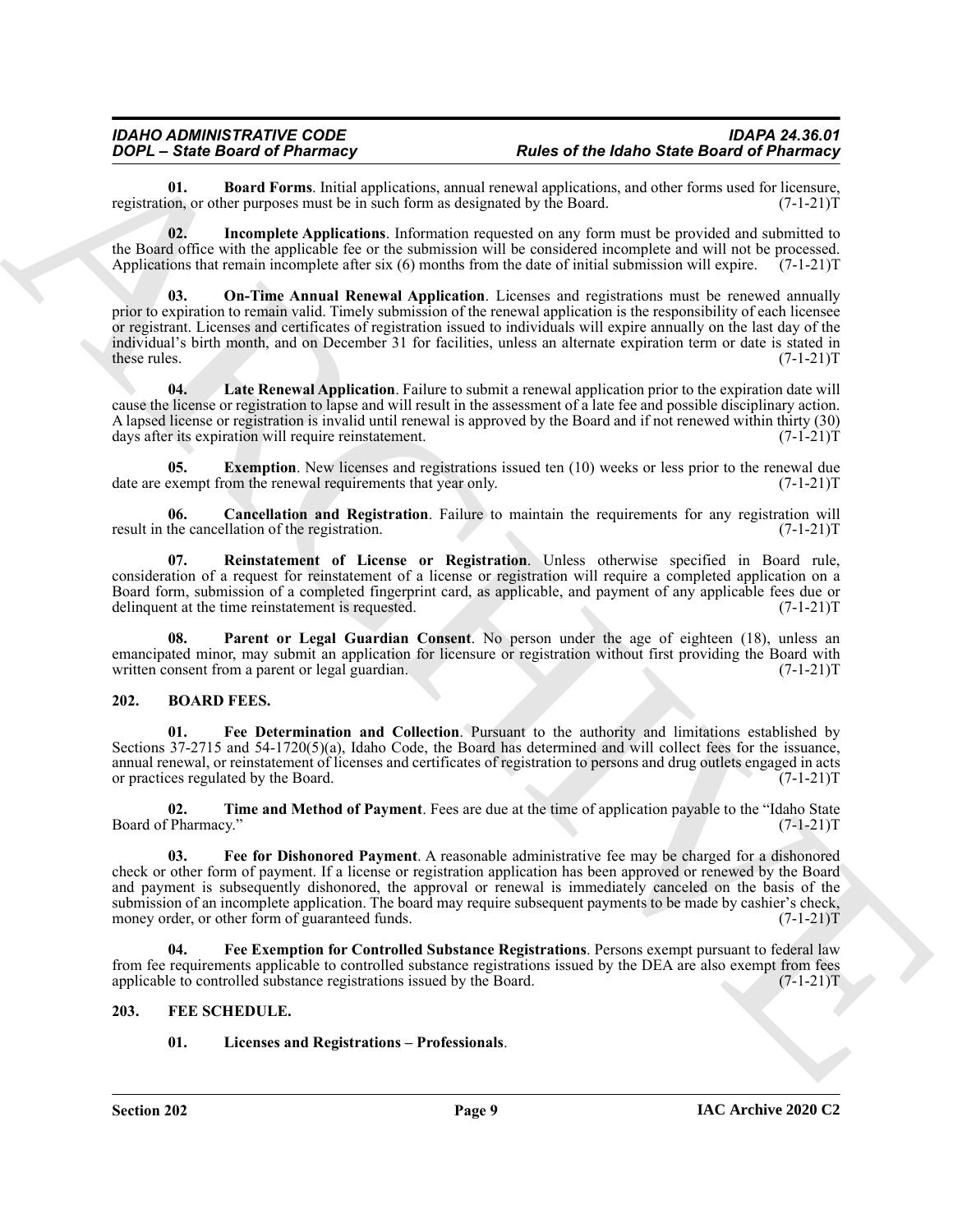#### *IDAHO ADMINISTRATIVE CODE IDAPA 24.36.01 DOPL – State Board of Pharmacy Rules of the Idaho State Board of Pharmacy*

| <b>License/Registration</b>                           | <b>Initial Fee</b> | <b>Annual Renewal Fee</b> |
|-------------------------------------------------------|--------------------|---------------------------|
| l Pharmacist License                                  | \$140              | \$130                     |
| Nonresident PIC Registration                          | \$290              | \$290                     |
| Pharmacist Intern                                     | \$50               | \$50                      |
| Technician                                            | \$35               | \$35                      |
| <b>Practitioner Controlled Substance Registration</b> | \$60               | \$60                      |

#### <span id="page-9-4"></span>**02. Certificates of Registration and Licensure – Facilities**.

| <b>License/Registration</b>                                     | <b>Initial Fee</b> | <b>Annual Renewal Fee</b>                          |
|-----------------------------------------------------------------|--------------------|----------------------------------------------------|
| <b>Pharmacist License</b>                                       | \$140              | \$130                                              |
| Nonresident PIC Registration                                    | \$290              | \$290                                              |
| Pharmacist Intern                                               | \$50               | \$50                                               |
| Technician                                                      | \$35               | \$35                                               |
| <b>Practitioner Controlled Substance Registration</b>           | \$60               | \$60                                               |
| 02.<br>Certificates of Registration and Licensure - Facilities. |                    |                                                    |
| License/Registration                                            | <b>Initial Fee</b> | <b>Annual Renewal Fee</b>                          |
| Drug Outlet (unless otherwise listed)                           | \$100              | \$100                                              |
| <b>Wholesale License</b>                                        | \$180              | \$180                                              |
| Wholesale Registration                                          | \$150              | \$150                                              |
| Central Drug Outlet (Nonresident)                               | \$500              | \$250                                              |
| <b>Mail Service Pharmacy</b>                                    | \$500              | \$250                                              |
| Durable Medical Equipment Outlet                                | \$50               | \$50                                               |
| <b>Outsourcing Facility (Nonresident)</b>                       | \$500              | \$250                                              |
| Manufacturer                                                    | \$150              | \$150                                              |
| Veterinary Drug Outlet                                          | \$35               | \$35                                               |
| 03.<br>Late Fees and Reinstatements.<br>Category                | Fee                |                                                    |
| Late payment processing fee                                     | \$50               |                                                    |
| License or registration reinstatement fee                       |                    | One-half (1/2) of the amount of the annual renewal |
| 04.<br><b>Administrative Services.</b>                          |                    |                                                    |
| Category                                                        | Fee                |                                                    |
| Experiential hours certification                                | \$25               |                                                    |
| Duplicate pharmacist certificate of licensure                   | \$35               |                                                    |
|                                                                 |                    |                                                    |

#### <span id="page-9-5"></span>**03. Late Fees and Reinstatements**.

| <b>Category</b>                           | Fee                                                |
|-------------------------------------------|----------------------------------------------------|
| Late payment processing fee               | \$50                                               |
| License or registration reinstatement fee | One-half (1/2) of the amount of the annual renewal |

#### <span id="page-9-3"></span>**04. Administrative Services**.

| Category                                      | Fee  |  |
|-----------------------------------------------|------|--|
| l Experiential hours certification            | \$25 |  |
| Duplicate pharmacist certificate of licensure | \$35 |  |

#### <span id="page-9-0"></span>**204. – 209. (RESERVED)**

#### <span id="page-9-2"></span><span id="page-9-1"></span>**210. DETERMINATION OF NEED FOR NONRESIDENT LICENSURE OR REGISTRATION.**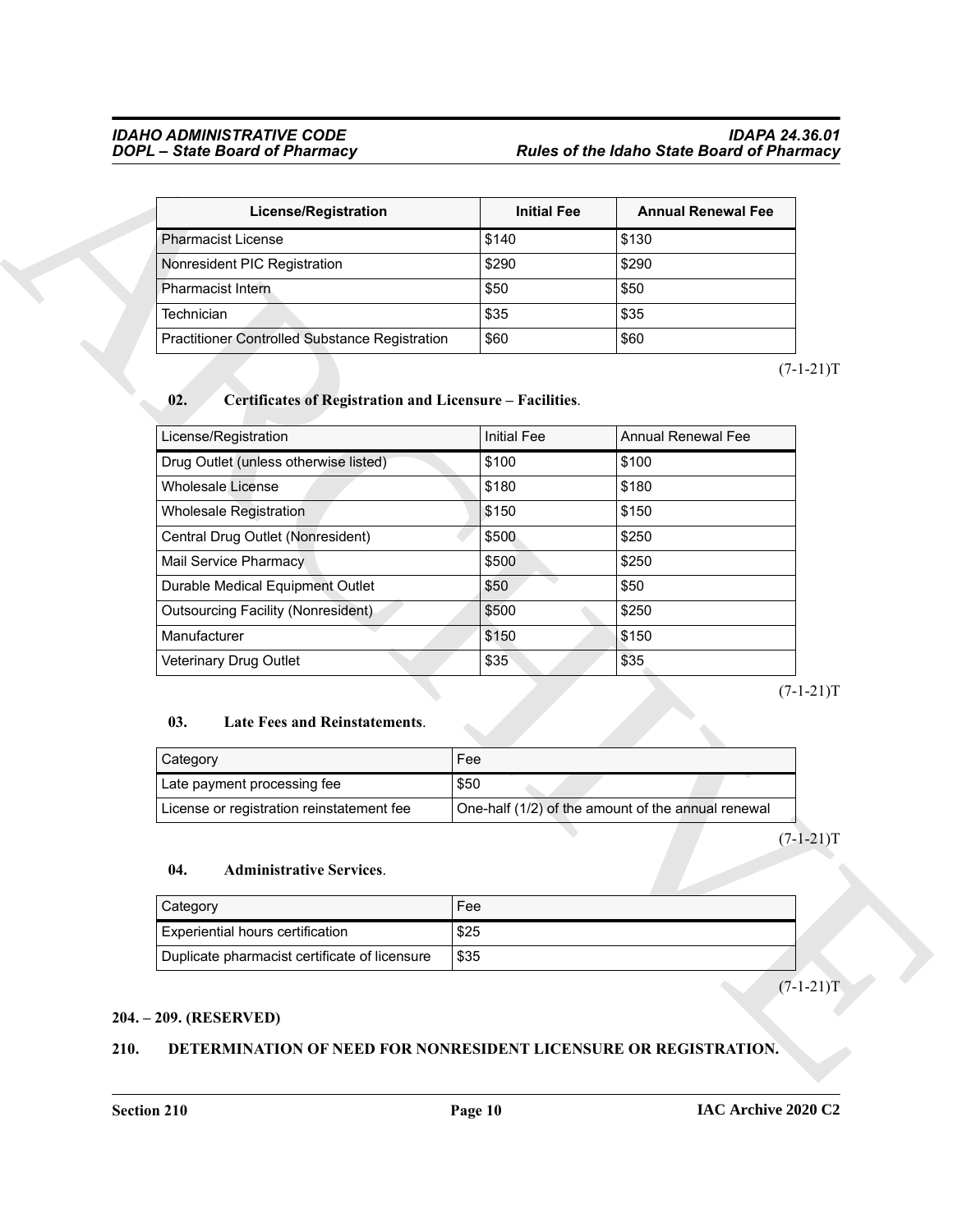#### *IDAHO ADMINISTRATIVE CODE IDAPA 24.36.01 DOPL – State Board of Pharmacy Rules of the Idaho State Board of Pharmacy*

<span id="page-10-4"></span>**01.** Independent Practice. Nonresident pharmacists must be licensed if engaged in the independent of pharmacy across state lines and not practicing for an Idaho registered drug outlet. (7-1-21) practice of pharmacy across state lines and not practicing for an Idaho registered drug outlet.

<span id="page-10-6"></span>**02. Practice for an Idaho Registered Drug Outlet**. A nonresident pharmacist serving as the PIC for an Idaho registered nonresident drug outlet must be registered to practice into Idaho. All other nonresident pharmacists who are employed by, or affiliated with, and practicing for the Idaho registered nonresident drug outlet, but who are not the PIC, are exempt from license and registration requirements for practice into Idaho.  $(7-1-21)$ T

<span id="page-10-5"></span>**03. Multistate Pharmacists**. Multistate pharmacists, as defined in Section 54-1723B, Idaho Code, are exempt from separate licensure or registration in Idaho. (7-1-21)T

<span id="page-10-3"></span>**Exemption from Separate Controlled Substance Registration**. All pharmacists who are practicing in or into Idaho are exempt from obtaining a separate controlled substance registration, but are subject to compliance with all requirements under Title 37, Chapter 27, Idaho Code. (7-1-21)T

#### <span id="page-10-10"></span><span id="page-10-0"></span>**211. PHARMACIST LICENSURE BY EXAMINATION.**

To be considered for licensure, a person must satisfy the requirements of Section 54-1722(1)(a) through (e), Idaho Code, submit to the Board an application for licensure by examination, and meet the following:  $(7-1-21)T$ Code, submit to the Board an application for licensure by examination, and meet the following:

<span id="page-10-12"></span>**01.** Graduates of U.S. Pharmacy Schools. Graduate from an ACPE-accredited school or college of within the United States. (7-1-21) pharmacy within the United States.

<span id="page-10-11"></span>**02. Graduates of Foreign Pharmacy Schools**. Graduate from a school or college of pharmacy located outside of the United States, submit certification by the FPGEC, and complete a minimum of seventeen hundred forty  $(1,740)$  experiential hours as verified on an employer's affidavit signed by a pharmacist licensed and practicing in the United States. The Board may request verifiable business records to document the hours.  $(7-1-21)$ T United States. The Board may request verifiable business records to document the hours.

<span id="page-10-13"></span>**03. Licensure Examinations**. Qualified applicants must pass the NAPLEX in accordance with NABP standards. A candidate who fails the NAPLEX three (3) times must complete at least thirty (30) hours of continuing education accredited by an ACPE-accredited provider prior to being eligible to sit for each subsequent reexamination. Candidates are limited to five (5) total NAPLEX attempts.

<span id="page-10-14"></span>**Score Transfer**. Score transfers into Idaho during the examination registration process are accepted for one (1) year. After taking the exam, score transfers into Idaho must be submitted within eighty-nine (89) days.  $(7-I-21)T$ 

#### <span id="page-10-15"></span><span id="page-10-1"></span>**212. PHARMACIST LICENSURE BY RECIPROCITY.**

**FOCK-Similar method of Photonstap Internal method and the base of Photonstap Internal method Similar method Similar method Similar method Similar method Similar method Similar method Similar method Similar method Similar** An applicant for pharmacist licensure by reciprocity must satisfy the requirements of Section 54-1723, Idaho Code, and submit a preliminary application for licensure transfer through NABP. An applicant whose pharmacist license is currently restricted by a licensing entity in another state must appear before the Board to petition for licensure by reciprocity. An applicant not actively engaged in the practice of pharmacy during the year preceding the date of application may have to complete intern hours for each year away from the practice of pharmacy. (7-1-21)T

#### <span id="page-10-7"></span><span id="page-10-2"></span>**213. PHARMACIST LICENSE: CPE REQUIREMENTS.**

Each pharmacist must complete fifteen (15) CPE hours each calendar year between January 1 and December 31.  $(7-1-21)T$ 

**01. ACPE**. At least twelve (12) of the CPE hours obtained must be from programs by an ACPE that have a participant designation of "P" (for pharmacist) as the suffix of the ACPE universal program number. ACPE credits must be reported to and documented in CPE Monitor in order to be accepted. (7-1-21)T credits must be reported to and documented in CPE Monitor in order to be accepted.

<span id="page-10-9"></span><span id="page-10-8"></span>**02. CME**. A maximum of three (3) of the hours may be obtained from CME, if the credits are:  $(7-1-21)T$ 

- **a**. Obtained from an ACCME accredited provider; and  $(7-1-21)$ T
- **b.** A certificate is furnished that identifies the name of the ACCME accredited provider and a clear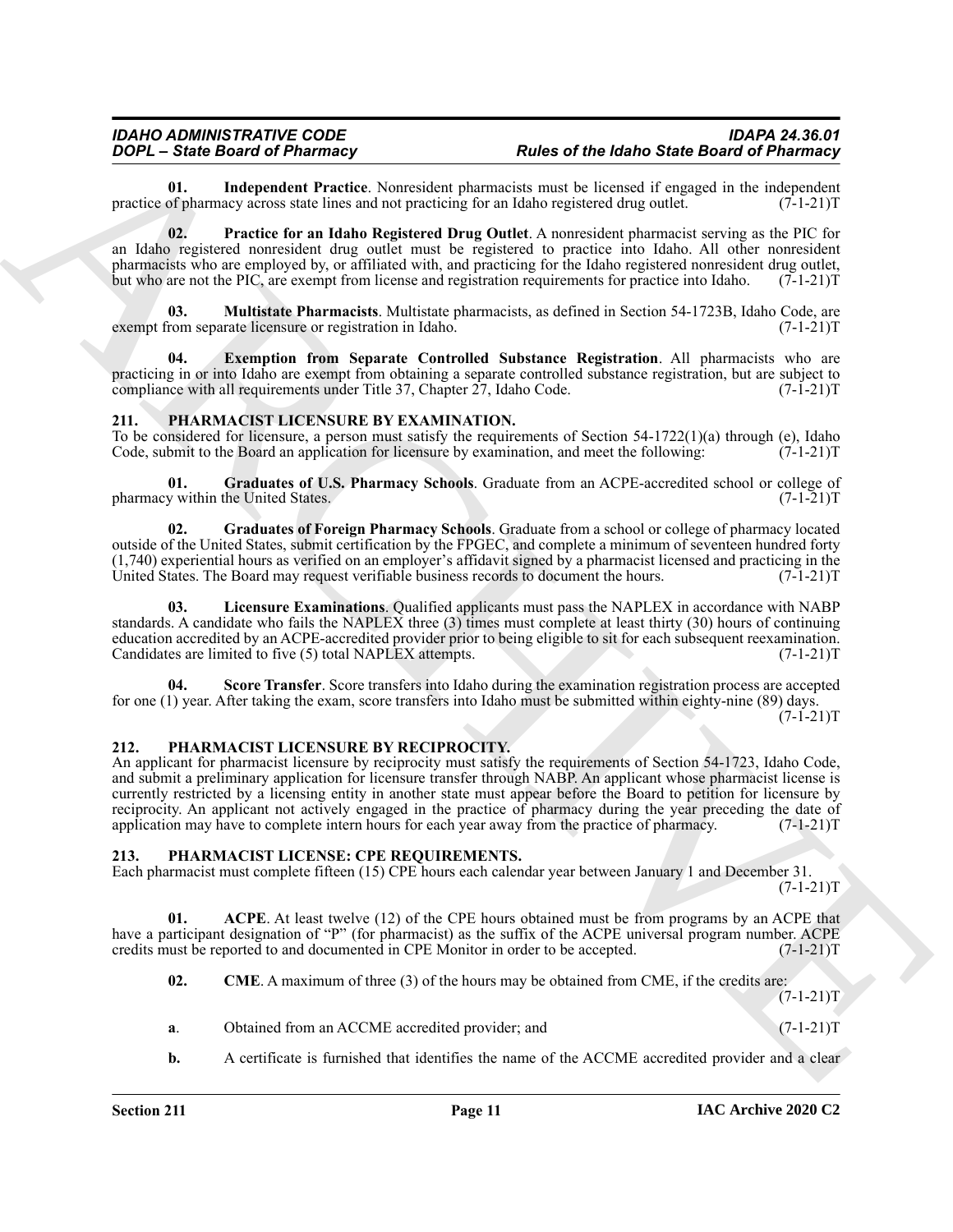reference to its accreditation status, the title of the CME program, the completed hours of instruction, the date of completion, and the name of the individual obtaining the credit. Upon audit, all CME certificates must be submitted to the Board. (7-1-21)T to the Board.  $(7-1-21)T$ 

<span id="page-11-9"></span>**03. Alternative to CPE**. If audited, a pharmacist may substitute a current certification by a nationally depharmacy practice-specific specialty certification program. (7-1-21) accredited pharmacy practice-specific specialty certification program.

#### <span id="page-11-10"></span><span id="page-11-0"></span>**214. PHARMACIST LICENSE: REINSTATEMENT.**

The Board may, at its discretion, consider reinstatement of a pharmacist license upon receipt of a completed application, background check, and payment of the reinstatement and other fees due or delinquent at the time reinstatement is requested. (7-1-21)T reinstatement is requested.

<span id="page-11-12"></span>**01. Satisfactory Evidence**. Reinstatement applicants must provide satisfactory evidence of completion of a minimum of thirty (30) CPE hours within the twenty-four (24) months prior to reinstatement and compliance with any direct orders of the Board. (7-1-21)T

<span id="page-11-11"></span>**02. Additional Requirements**. A pharmacist reinstatement applicant may be required to appear before the Board. The Board may also, at its discretion, impose additional requirements on a pharmacist reinstatement applicant who has not practiced as a pharmacist for the preceding twelve (12) months or longer that may include taking and passing an examination, completion of intern hours, completion of additional CPE hours, or other requirements determined necessary to acquire or demonstrate professional competency. (7-1-21)T requirements determined necessary to acquire or demonstrate professional competency.

#### <span id="page-11-3"></span><span id="page-11-1"></span>**215. NONRESIDENT PIC REGISTRATION TO PRACTICE PHARMACY INTO IDAHO.**

To be registered as a nonresident PIC, an applicant must submit an application on a Board form including, but not limited to: (7-1-21)T

<span id="page-11-5"></span>**01.** Individual License Information. Current pharmacist licensure information in all other states, geach state of licensure and each license number; (7-1-21) including each state of licensure and each license number;

<span id="page-11-4"></span>**02. Facility License Information**. The license or registration number of the facility for which the twill be practicing. (7-1-21)T applicant will be practicing.

#### <span id="page-11-6"></span><span id="page-11-2"></span>**216. PHARMACIST INTERN REGISTRATION.**

<span id="page-11-7"></span>**01. Registration Requirements**. To be approved for and maintain registration as a pharmacist intern, the applicant must:

**a.** Currently be enrolled and in good standing in an accredited school or college of pharmacy, a professional degree in pharmacy; or pursuing a professional degree in pharmacy; or

**b.** Be a graduate of an accredited school or college of pharmacy within the United States and awaiting ion for pharmacist licensure; or examination for pharmacist licensure; or

**c.** Be a graduate of a school or college of pharmacy located outside the United States, obtain ion by the FPGEC, and be awaiting finalization of pharmacist licensure. (7-1-21)T certification by the FPGEC, and be awaiting finalization of pharmacist licensure.

#### <span id="page-11-8"></span>**02. Renewal**. (7-1-21)T

**Total Base Base of of Photonson, Value Control Base of the Math State Base of Photonson, and the Math State Base of Photonson, and the Math State Base of Photonson, and the Math State Base of the Math State Base of the M a.** Current Students. A pharmacist intern registration must be renewed annually by July 15; however, the renewal fee will be waived, if renewed on time, for the duration of the student's enrollment in the school or college of pharmacy. Following graduation, if a pharmacist license application has been submitted, the pharmacist intern license will be extended at no cost for up to six (6) additional months from the date of application as a pharmacist, after which time the individual will need to submit a new application to continue to be a pharmacist  $i$  intern.  $(7-1-21)$ T

Pharmacy Graduates. A graduate pharmacist intern registration may be obtained and renewed once within one (1) year from the date of issuance. The Board may, at its discretion, grant additional time to complete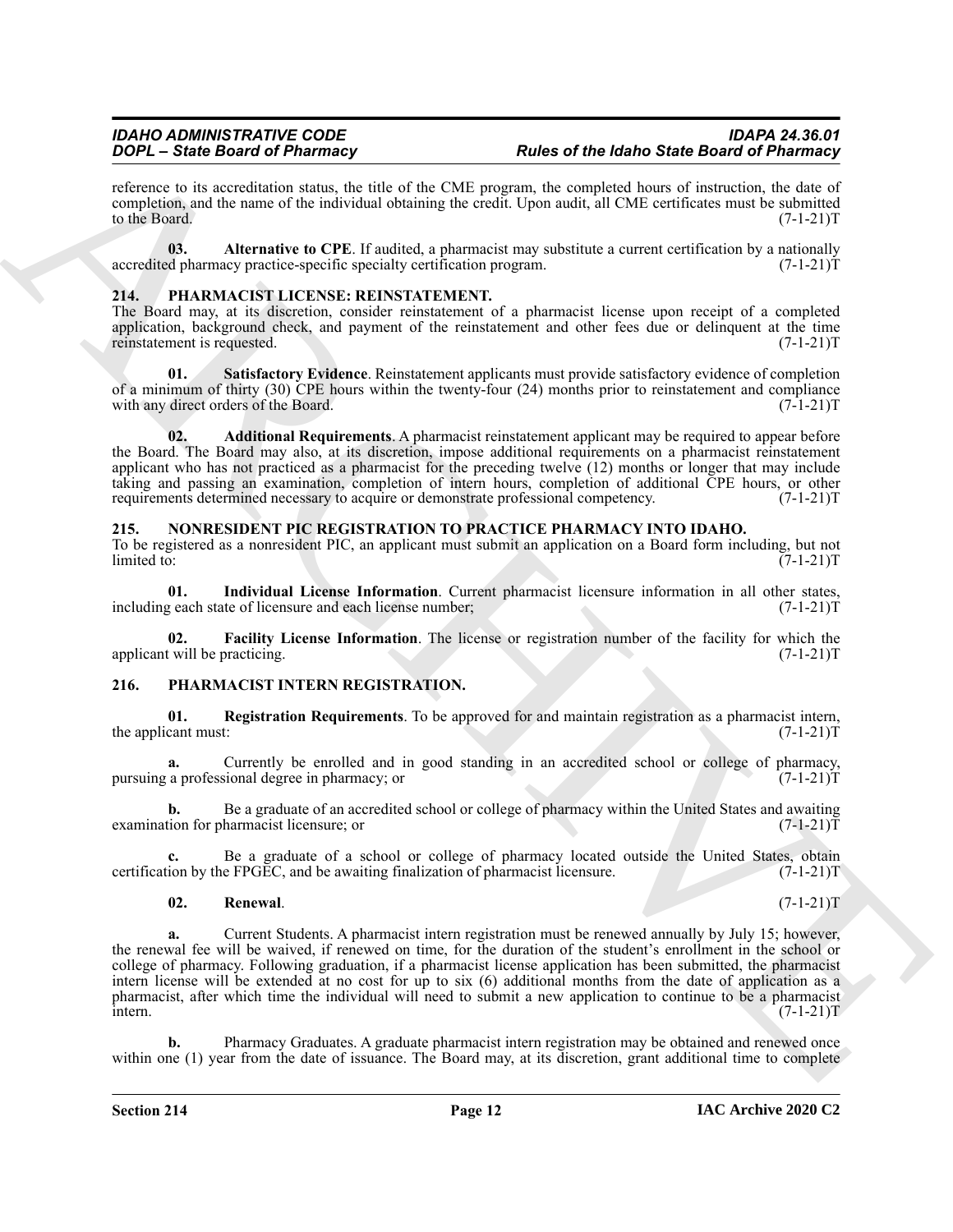internship experience if unique circumstances present. (7-1-21)T

#### <span id="page-12-0"></span>**217. – 219. (RESERVED)**

#### <span id="page-12-15"></span><span id="page-12-1"></span>**220. TECHNICIAN REGISTRATION.**

**01. Registration Requirements**. A person may apply for registration as a technician if the person satisfies the following requirements:

<span id="page-12-16"></span>**a.** Age. Be at least sixteen (16) years of age;  $(7-1-21)$ T

**b.** Education. Be a high school graduate or the recipient of a high school equivalency diploma or enrolled and in good standing in a high school or college supervised program. (7-1-21) currently enrolled and in good standing in a high school or college supervised program.

**c.** Exemption from Criminal Background Check. Technician candidates under the age of eighteen exempt from the fingerprint-based criminal history check requirement of Idaho Code. (7-1-21) (18) are exempt from the fingerprint-based criminal history check requirement of Idaho Code. (7-1-21)T

#### <span id="page-12-14"></span>**02. Certified Technician Registration**.

To be approved for registration as a certified technician, a person must have obtained and maintained certified pharmacy technician (CPhT) status through the Pharmacy Technician Certification Board (PTCB), the National Healthcareer Association (NHA), or their successors. (7-1-21) Healthcareer Association (NHA), or their successors.

#### <span id="page-12-2"></span>**221. – 223. (RESERVED)**

#### <span id="page-12-11"></span><span id="page-12-3"></span>**224. PRACTITIONER CONTROLLED SUBSTANCE REGISTRATION.**

Any practitioner in Idaho who intends to prescribe, administer, dispense, or conduct research with a controlled substance must first obtain an Idaho practitioner controlled substance registration and:  $(7-1-21)$ T substance must first obtain an Idaho practitioner controlled substance registration and:

**State License**. Hold a valid license or registration to prescribe medications from a licensing entity Title 54, Idaho Code. (7-1-21)T established under Title 54, Idaho Code.

<span id="page-12-13"></span><span id="page-12-12"></span><span id="page-12-6"></span>**02. DEA Registration**. Hold a valid federal DEA registration, if needed under federal law. (7-1-21)T

#### <span id="page-12-4"></span>**225. – 229. (RESERVED)**

#### <span id="page-12-5"></span>**230. DRUG OUTLET LICENSURE AND REGISTRATION: GENERAL REQUIREMENTS.**

A license or a certificate of registration is required for drug outlets prior to doing business in or into Idaho. A license or certificate of registration will be issued by the Board to drug outlets pursuant to, and in the general classifications defined by, Section 54-1729, Idaho Code. (7-1-21)T

<span id="page-12-9"></span>**01. New Drug Outlet Inspections**. Following the issuance of a new license or registration, each drug outlet will be inspected to confirm that the facility is compliant with applicable law. A change of ownership of a currently registered pharmacy will not require an onsite inspection of a new pharmacy registration unless a change of location occurs.<br>(7-1-21)T location occurs.

<span id="page-12-8"></span>**02.** License and Registration Transferability. Drug outlet licenses and registrations are location and electic and are nontransferable as to person or place. (7-1-21) owner specific and are nontransferable as to person or place.

<span id="page-12-10"></span><span id="page-12-7"></span>**03. Nonresident Drug Outlet**. The Board may license or register a drug outlet licensed or registered under the laws of another state if the other state's standards are comparable to those in Idaho and acceptable to the Board, evidenced by an inspection report. (7-1-21) Board, evidenced by an inspection report.

**EXACT State Grand of Photomasy**<br>
The state of the state of Photomasy<br>
The state Grand of Photomasy<br>
The state (state State Control of the state Control of the state Control of the State Control of the State Control of th **04. Change of Ownership or Location**. The registrant must notify the Board of a drug outlet's change of ownership or location at least ten (10) days prior to the event on a Board form, the completion of which shall be treated as an application for a new license or registration. When a licensee or registrant has made a timely and complete application for a new license or registration as stated in this rule, the existing license does not expire until the application has been finally determined by the Board, and, in case the application is denied or the terms of the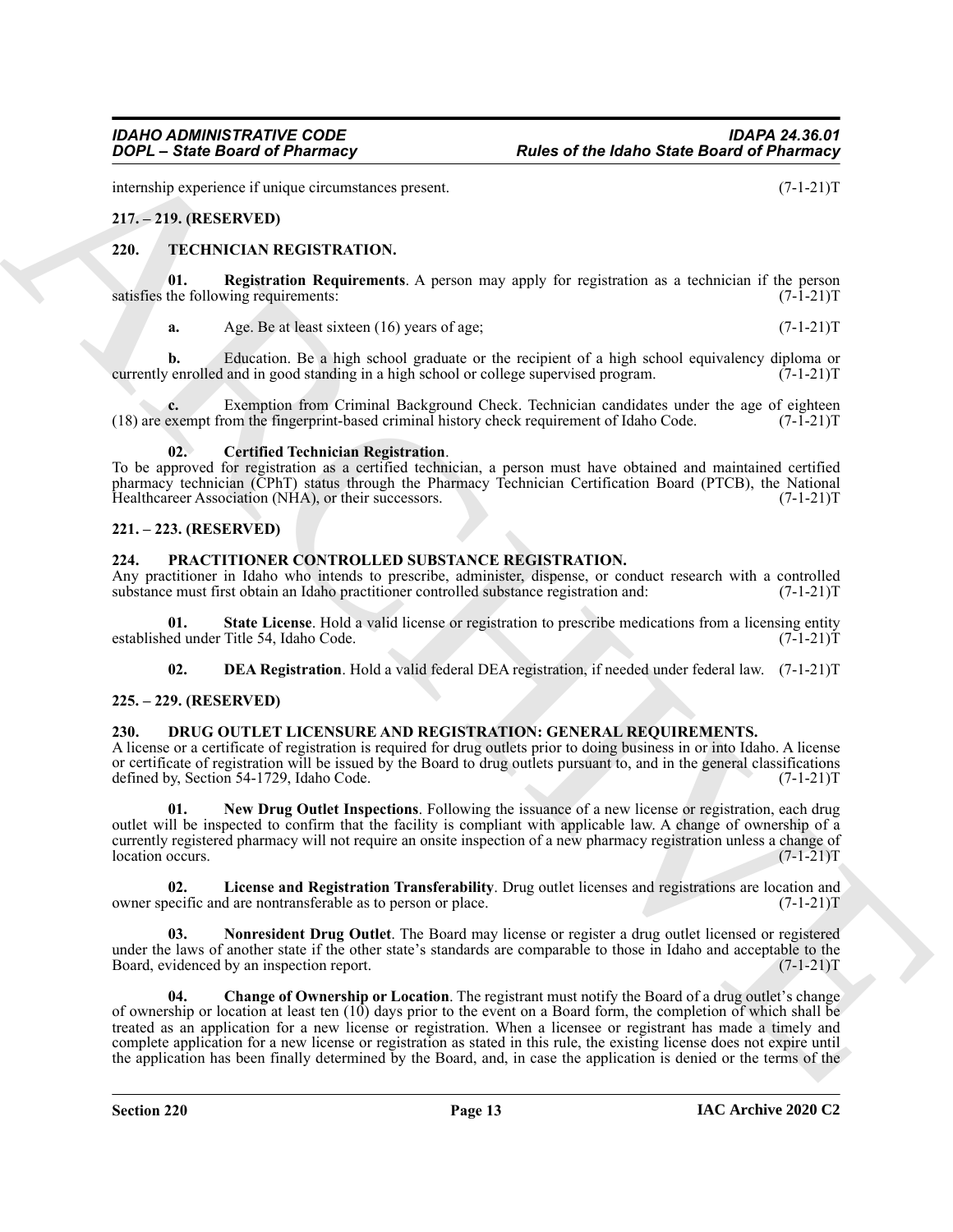new license limited, until the last day for seeking review of the Board order. This does not preclude the Board from taking immediate action to protect the public interest. (7-1-21) taking immediate action to protect the public interest.

<span id="page-13-8"></span><span id="page-13-7"></span>**05. Permanent Closing**. A registrant must notify the Board and the general public of the pharmacy's permanent closing at least ten (10) days prior to closing. The notice must include the proposed date of closure, and the new location of the prescription files. The notice to the board is to include the location where the closing inventory record of controlled substances is retained. (7-1-21) inventory record of controlled substances is retained.

**FOCA – State Based of Photonstate and Chains are consistent and the based of Photonstate Chains (Note 2011)**<br>
And the state in the state in the state in the state in the state of the state of Photonstate Chains (Note 201 **06. Exemption from Separate Controlled Substance Registration**. All drug outlets doing business in or into Idaho who hold a valid license or registration from the Board are exempt from obtaining a separate controlled substance registration, but are subject to compliance with all requirements under Title 37, Chapter 27, Idaho Code. (7-1-21)T Idaho Code. (7-1-21)T

<span id="page-13-9"></span>**07. Sterile Preparation Endorsement**. A drug outlet engaged in sterile preparation must obtain a single endorsement for one (1) or more hood or aseptic environmental control devices.  $(7-1-21)$ T

#### <span id="page-13-0"></span>**231. -- 239. (RESERVED)**

#### <span id="page-13-14"></span><span id="page-13-1"></span>**240. WHOLESALER LICENSURE AND REGISTRATION.**

<span id="page-13-16"></span>**01. Wholesaler Licensure**. The following information must be provided under oath by each applicant for wholesaler licensure as part of the initial licensing procedure and for each renewal on a Board form:  $(7-1-21)$ T

**a.** Any felony conviction or any conviction of the applicant relating to wholesale or retail prescription drug distribution or distribution of controlled substances. (7-1-21)T

**b.** Any discipline of the applicant by a regulatory agency in any state for violating any law relating to e or retail prescription drug distribution or distribution of controlled substances. (7-1-21)T wholesale or retail prescription drug distribution or distribution of controlled substances.

<span id="page-13-15"></span>**02. NABP Accreditation**. The Board will recognize a wholesaler's accreditation by NABP for of reciprocity and satisfying the new drug outlet inspection requirements of these rules. (7-1-21) purposes of reciprocity and satisfying the new drug outlet inspection requirements of these rules.

<span id="page-13-17"></span>**03. Wholesaler Registration**. Except when licensed pursuant to the Idaho Wholesale Drug Distribution Act and these rules, a wholesaler that engages in wholesale distribution of DME supplies, prescription medical devices, or products that contain pseudoephedrine in or into Idaho must be registered by the Board.

 $(7-1-21)T$ 

#### <span id="page-13-2"></span>**241. – 249. (RESERVED)**

#### <span id="page-13-11"></span><span id="page-13-3"></span>**250. MANUFACTURER REGISTRATION.**

Manufacturers must be registered as follows: (7-1-21)T

<span id="page-13-12"></span>**01. Mail Service Pharmacy**. Those that ship, mail, or deliver dispensed prescription drugs or devices ho resident will be registered by the Board as a mail service pharmacy. (7-1-21) to an Idaho resident will be registered by the Board as a mail service pharmacy.

**02. Manufacturer**. Those engaged in wholesale distribution will be registered as a manufacturer and with the Idaho Wholesale Drug Distribution Act and rules, as applicable. (7-1-21) comply with the Idaho Wholesale Drug Distribution Act and rules, as applicable.

#### <span id="page-13-5"></span><span id="page-13-4"></span>**251. – 299. (RESERVED)**

#### <span id="page-13-13"></span>**SUBCHAPTER C – DRUG OUTLET PRACTICE STANDARDS (Rules 300 through 399)**

#### <span id="page-13-10"></span><span id="page-13-6"></span>**300. DRUG OUTLETS: MINIMUM FACILITY STANDARDS.**

A resident drug outlet that dispenses prescription drugs to patients in Idaho must meet the following minimum requirements:<br>(7-1-21)T requirements: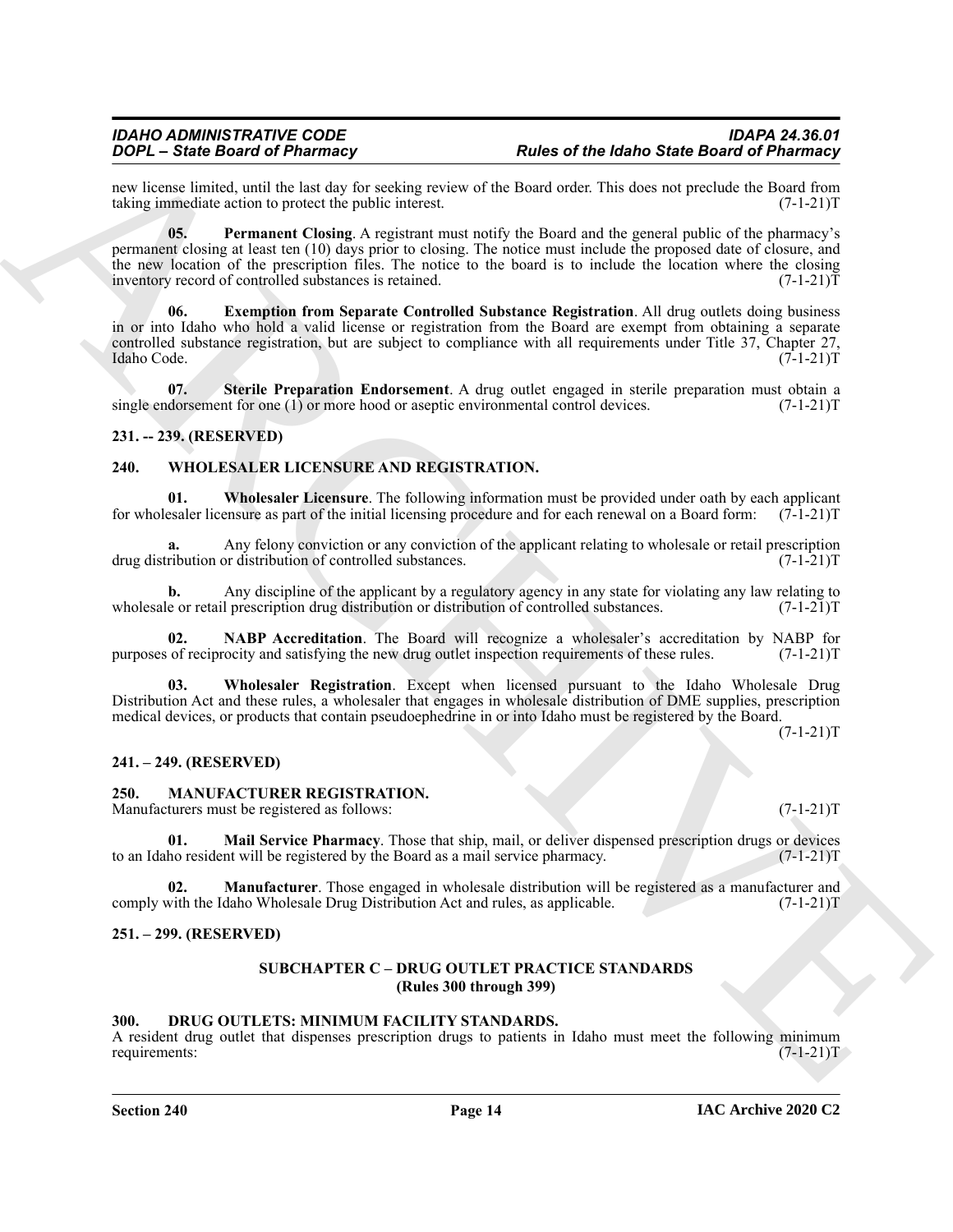<span id="page-14-5"></span>**01. Security and Privacy**. A drug outlet must be constructed and equipped with adequate security to protect its equipment, records and supply of drugs, devices and other restricted sale items from unauthorized access, acquisition or use. All protected health information must be stored and maintained in accordance with HIPAA.  $(7-1-21)T$ 

<span id="page-14-3"></span>**02.** Controlled Substance Storage. Drug outlets must store controlled substances in accordance with federal law.  $(7-1-21)T$ federal law. (7-1-21)T

<span id="page-14-2"></span>**03. Authorized Access to the Restricted Drug Storage Area**. Access to the restricted drug storage area must be limited to authorized personnel. (7-1-21)T

<span id="page-14-6"></span><span id="page-14-4"></span>**04. Staffing**. A drug outlet must be staffed sufficiently to allow for appropriate supervision, to otherwise operate safely and, if applicable, to remain open during the hours posted as open to the public for business.  $(7-1-21)T$ 

**EQUENTION CONTINUOUS CONTINUOUS CONTINUOUS CONTINUOUS CONTINUOUS CONTINUOUS CONTINUOUS CONTINUOUS CONTINUOUS CONTINUOUS CONTINUOUS CONTINUOUS CONTINUOUS CONTINUOUS CONTINUOUS CONTINUOUS CO 05. Electronic Recordkeeping System**. A drug outlet that dispenses more than twenty (20) prescriptions per day must use an electronic recordkeeping system to establish and store patient medication records and prescription drug order, refill, transfer information, and other information necessary to provide safe and appropriate patient care. The electronic recordkeeping system must have audit trail functionality that documents for each prescription drug order the identity of each individual involved at each step of its processing, filling, and dispensing or, alternatively, the identity of the pharmacist or prescriber responsible for the accuracy of these processes. (7-1-21)T processes. (7-1-21)T

#### <span id="page-14-11"></span><span id="page-14-0"></span>**301. DRUG OUTLETS THAT DISPENSE PRESCRIPTION DRUGS: MINIMUM PRESCRIPTION FILLING REQUIREMENTS.**

Unless exempted by these rules, each drug outlet that dispenses prescription drugs to patients in Idaho must meet the following minimum requirements either at the drug outlet or through offsite pharmacy services:  $(7-1-21)$ following minimum requirements either at the drug outlet or through offsite pharmacy services:

**Valid Prescription Drug Order**. Prescription drugs may only be dispensed pursuant to a valid order as set forth in Subchapter E of these rules. (7-1-21) prescription drug order as set forth in Subchapter E of these rules.

<span id="page-14-15"></span><span id="page-14-14"></span>**02.** Prospective Drug Review. Prospective drug review must be provided.  $(7-1-21)T$ 

<span id="page-14-16"></span><span id="page-14-12"></span>**03.** Labeling. Each drug must bear a complete and accurate label as set forth in these rules.  $(7-1-21)$ T

**04. Verification of Dispensing Accuracy**. Verification of dispensing accuracy must be performed to compare the drug stock selected to the drug prescribed. If not performed by a pharmacist or prescriber, an electronic verification system must be used that confirms the drug stock selected to fill the prescription is the same as indicated on the prescription label. A compounded drug may only be verified by a pharmacist or prescriber. (7-1-21)T

<span id="page-14-13"></span><span id="page-14-9"></span><span id="page-14-7"></span>**05.** Patient Counseling. Counseling must be provided. (7-1-21)T

#### <span id="page-14-1"></span>**302. DRUG OUTLETS THAT DISPENSE DRUGS TO PATIENTS WITHOUT AN ONSITE PHARMACIST OR PRESCRIBER.**

A drug outlet that dispenses drugs to patients in Idaho that does not have a pharmacist or prescriber onsite to perform or supervise pharmacy operations must comply with the following requirements: (7-1-21) or supervise pharmacy operations must comply with the following requirements:

**Security and Access**. Maintain adequate video surveillance of the facility and retain a high quality inimum of thirty (30) days. recording for a minimum of thirty  $(30)$  days.

**02. Technology**. The video or audio communication system used to counsel and interact with each patient or patient's caregiver, must be clear, secure, and HIPAA-compliant. (7-1-21)

<span id="page-14-10"></span><span id="page-14-8"></span>

| 03. | <b>Controlled Substances Inventories.</b>                                 | $(7-1-21)T$ |
|-----|---------------------------------------------------------------------------|-------------|
| а.  | Keep a perpetual inventory for all Schedule II controlled substances; and | $(7-1-21)T$ |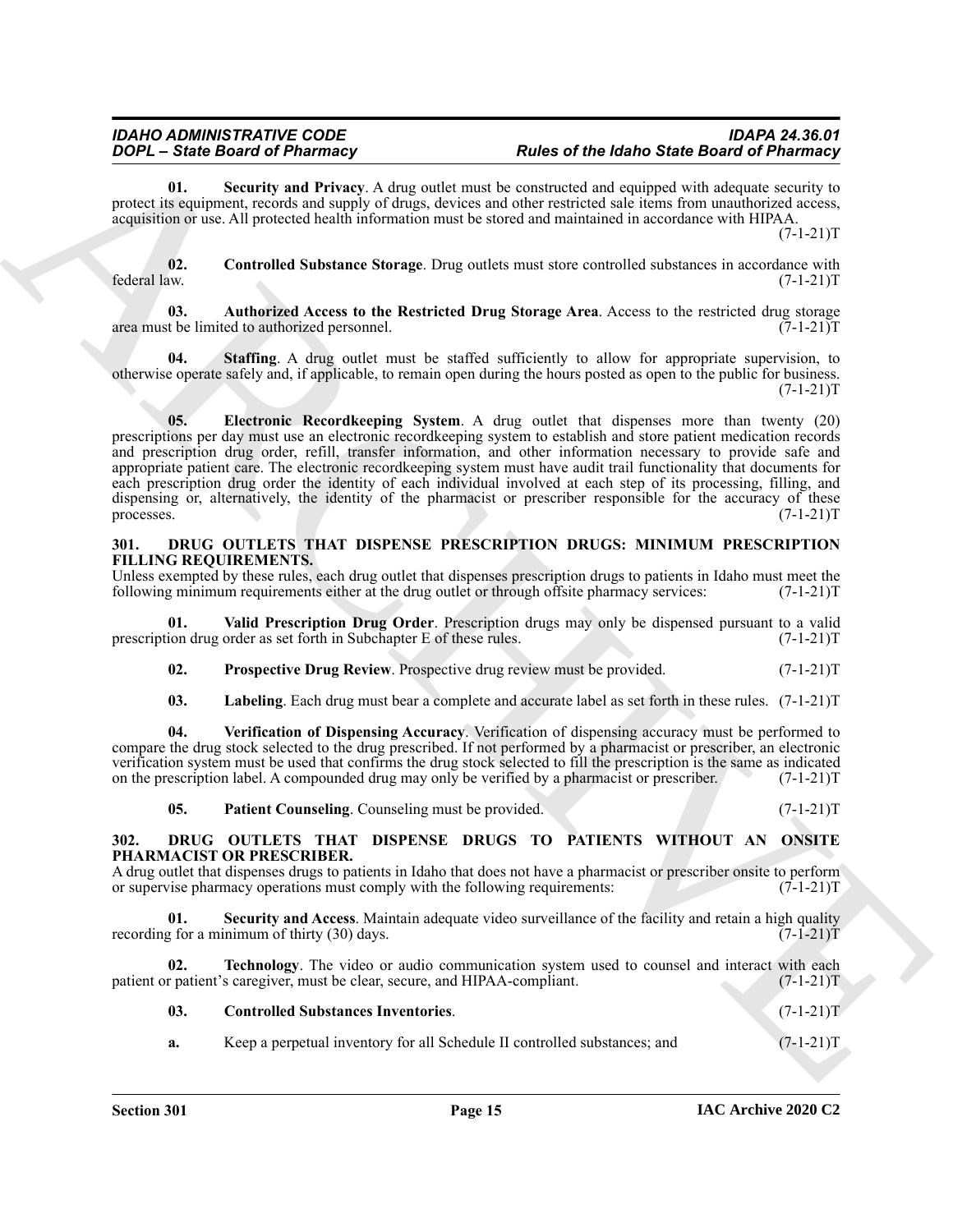**b.** If a perpetual inventory is not kept for all Schedule III through V substances, the pharmacist or r must inventory and audit at least three (3) random controlled substances quarterly. (7-1-21) prescriber must inventory and audit at least three  $(3)$  random controlled substances quarterly.

<span id="page-15-6"></span>**04. Self-Inspection**. Complete and retain a monthly in-person self-inspection of the drug outlet by a pharmacist or prescriber using a form designated by the Board. (7-1-21)T

<span id="page-15-4"></span>**05. Technical Limitation Closure**. The drug outlet must be, or remain, closed to the public if any component of the surveillance or video and audio communication system is malfunctioning, until system corrections or repairs are completed. (7-1-21)T

**2004.** Since Board of Photomasty<br>
2004. Since Board of Photomasty and Level Schedule Hill showed Schedule and Schedule and Schedule and The Context Schedule and the Context Schedule and the Context Schedule and the Conte **06. Exemption for Self-Service Systems**. A self-service ADS that is operating as a drug outlet is exempt from the video surveillance requirement and the self-inspection requirement of this rule. In addition, if counseling is provided by an onsite prescriber or pharmacist, a self-service ADS is exempt from the video and audio communication system requirements of this rule. (7-1-21)T

<span id="page-15-5"></span>**07. Exemption for Veterinarians**. Veterinarians practicing in accordance with their Idaho practice act upt from this rule. (7-1-21)T are exempt from this rule.

#### <span id="page-15-7"></span><span id="page-15-0"></span>**303. DRUGS STORED OUTSIDE OF A DRUG OUTLET FOR RETRIEVAL BY A LICENSED HEALTH PROFESSIONAL.**

Drugs may be stored in an alternative designated area outside the drug outlet, including, but not limited to, floor stock, in an emergency cabinet, in an emergency kit, or as emergency outpatient drug delivery from an emergency<br>room at a registered institutional facility, provided the following conditions are met: (7-1-21) room at a registered institutional facility, provided the following conditions are met:

<span id="page-15-11"></span>**01. Supervising Drug Outlet**. Drugs stored in such a manner must remain under the control of, and be routinely monitored by, the supervising drug outlet.

<span id="page-15-9"></span>**02.** Secure Storage. The area is appropriately equipped to ensure security and protection from 1 or tampering. (7-1-21) diversion or tampering.

<span id="page-15-8"></span>**03.** Controlled Substances. Controlled substances may only be stored in an alternative designated area (ted by, and in accordance with, federal law. (7-1-21) as permitted by, and in accordance with, federal law.

<span id="page-15-10"></span>**04. Stocking and Replenishing**. Stocking or replenishing drugs in an alternative designated area may be performed by a pharmacist or prescriber, or by appropriate support personnel using either an electronic verification system or a two (2) person checking system. system or a two  $(2)$  person checking system.

#### <span id="page-15-2"></span><span id="page-15-1"></span>**304. – 349. (RESERVED)**

#### <span id="page-15-12"></span>**SUBCHAPTER D – RULES GOVERNING PHARMACIST PRESCRIPTIVE AUTHORITY (Rules 350 through 399)**

#### <span id="page-15-3"></span>**350. PHARMACIST PRESCRIBING: GENERAL REQUIREMENTS.**

In accordance with Section 54-1704, Idaho Code, a pharmacist may independently prescribe non-controlled drugs, non-controlled drug categories, and non-controlled devices provided the following general requirements are met by<br>the pharmacist: (7-1-21)T the pharmacist:

<span id="page-15-14"></span>**01. Education**. Only prescribe drugs or devices for conditions for which the pharmacist is educationally prepared and for which competence has been achieved and maintained. (7-1-21)T

<span id="page-15-16"></span>**02.** Patient-Prescriber Relationship. Only issue a prescription for a legitimate medical purpose om a patient-prescriber relationship as defined in Section 54-1733, Idaho Code. (7-1-21)T arising from a patient-prescriber relationship as defined in Section 54-1733, Idaho Code.

**03. Patient Assessment**. Obtain adequate information about the patient's health status to make appropriate decisions based on the applicable standard of care and the best available evidence. (7-1-21)T

<span id="page-15-15"></span><span id="page-15-13"></span>**04. Collaboration with Other Health Care Professionals**. Recognize the limits of the pharmacist's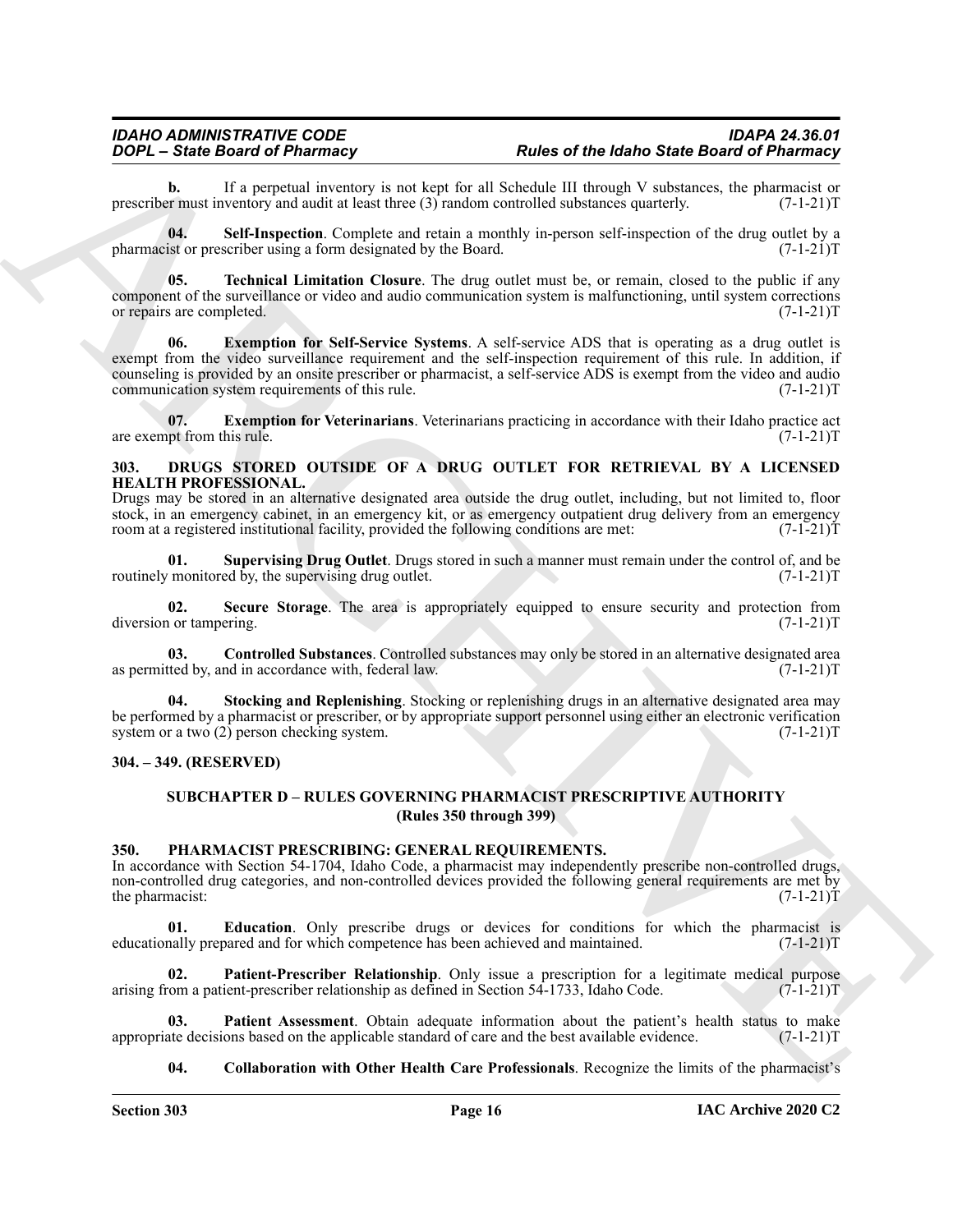own knowledge and experience and consult with and refer to other health care professionals as appropriate.  $(7-1-21)T$ 

<span id="page-16-8"></span><span id="page-16-6"></span>**05. Documentation**. Maintain documentation adequate to justify the care provided including, but not limited to, the information collected as part of the patient assessment, the prescription record, provider notification, and the follow-up care plan. (7-1-21) and the follow-up care plan.

**EVALUATION CONSULTER CONTINUES** (**EVALUATION EXACTLABETION CONTINUES CONTINUES CONTINUES CONTINUES CONTINUES CONTINUES CONTINUES CONTINUES CONTINUES CONTINUES CONTINUES CONTINUES CONTINUES 06. Prescribing Limitation**. Only prescribe non-controlled drugs, non-controlled drug categories, and non-controlled devices for the following conditions that: do not require a new diagnosis; are minor and generally selflimiting; have a test that is used to guide diagnosis or clinical decision-making and are waived under the federal clinical laboratory improvement amendments of 1998; or are patient emergencies. (7-1-21)T clinical laboratory improvement amendments of 1998; or are patient emergencies.

<span id="page-16-7"></span>**07. Prescribing Exemption**. The general requirements set forth in this section do not apply to thive pharmacy practice agreements, devices, and nonprescription drugs. (7-1-21) collaborative pharmacy practice agreements, devices, and nonprescription drugs.

#### <span id="page-16-5"></span><span id="page-16-0"></span>**351. COLLABORATIVE PHARMACY PRACTICE.**

Collaborative pharmacy practice may be performed in accordance with an agreement that identifies the parties to the agreement, the pharmacist's scope of practice authorized, and if necessary, any monitoring parameters. (7agreement, the pharmacist's scope of practice authorized, and if necessary, any monitoring parameters.

<span id="page-16-2"></span><span id="page-16-1"></span>**352. -- 399. (RESERVED)**

#### <span id="page-16-16"></span>**SUBCHAPTER E – FILLING AND DISPENSING PRESCRIPTION DRUGS (Rules 400 through 499)**

#### <span id="page-16-13"></span><span id="page-16-3"></span>**400. PRESCRIPTION DRUG ORDER: VALIDITY.**

Prior to filling or dispensing a prescription drug order, a pharmacist must verify its validity. (7-1-21) T

**01. Invalid Prescription Drug Orders**. A prescription drug order is invalid if not issued by a licensed prescriber for a legitimate medical purpose, and within the course and scope of the prescriber's professional practice and prescriptive authority. (7-1-21)T and prescriptive authority.

<span id="page-16-18"></span><span id="page-16-17"></span><span id="page-16-14"></span>**02.** Antedating or Postdating. A prescription drug order is invalid if antedated or postdated.

 $(7-1-21)T$ 

**03. Tampering**. A prescription drug order is invalid if, at the time of presentation, it shows evidence of n, erasure, or addition by any person other than the person who wrote it. (7-1-21) alteration, erasure, or addition by any person other than the person who wrote it.

**04. Prescriber Self-Use**. A prescription drug order written for a controlled substance is invalid if or the prescriber's own use. (7-1-21) written for the prescriber's own use.

<span id="page-16-15"></span>**05. Digital Image Prescriptions**. A digital image of a prescription drug order is invalid if it is for a d substance or if the patient intends to pay cash for the drug in whole. (7-1-21) controlled substance or if the patient intends to pay cash for the drug in whole.

#### <span id="page-16-9"></span><span id="page-16-4"></span>**401. PRESCRIPTION DRUG ORDER: MINIMUM REQUIREMENTS.**

A prescription drug order must comply with applicable requirements of federal law and, except as differentiation is permitted for an institutional drug order, include at least the following:  $(7-1-21)$ permitted for an institutional drug order, include at least the following:

<span id="page-16-12"></span>

| - 01. | <b>Patient's Name.</b> The patient's or authorized entity's name and: | $(7-1-21)T$ |
|-------|-----------------------------------------------------------------------|-------------|
|       |                                                                       |             |

- **a.** If for a controlled substance, the patient's full name and address; and  $(7-1-21)$ T
- <span id="page-16-10"></span>**b.** If for an animal, the species.  $(7-1-21)T$
- **02. Date**. The date issued. (7-1-21)T
- <span id="page-16-11"></span>**03. Drug Information**. The drug name, strength, and quantity.  $(7-1-21)T$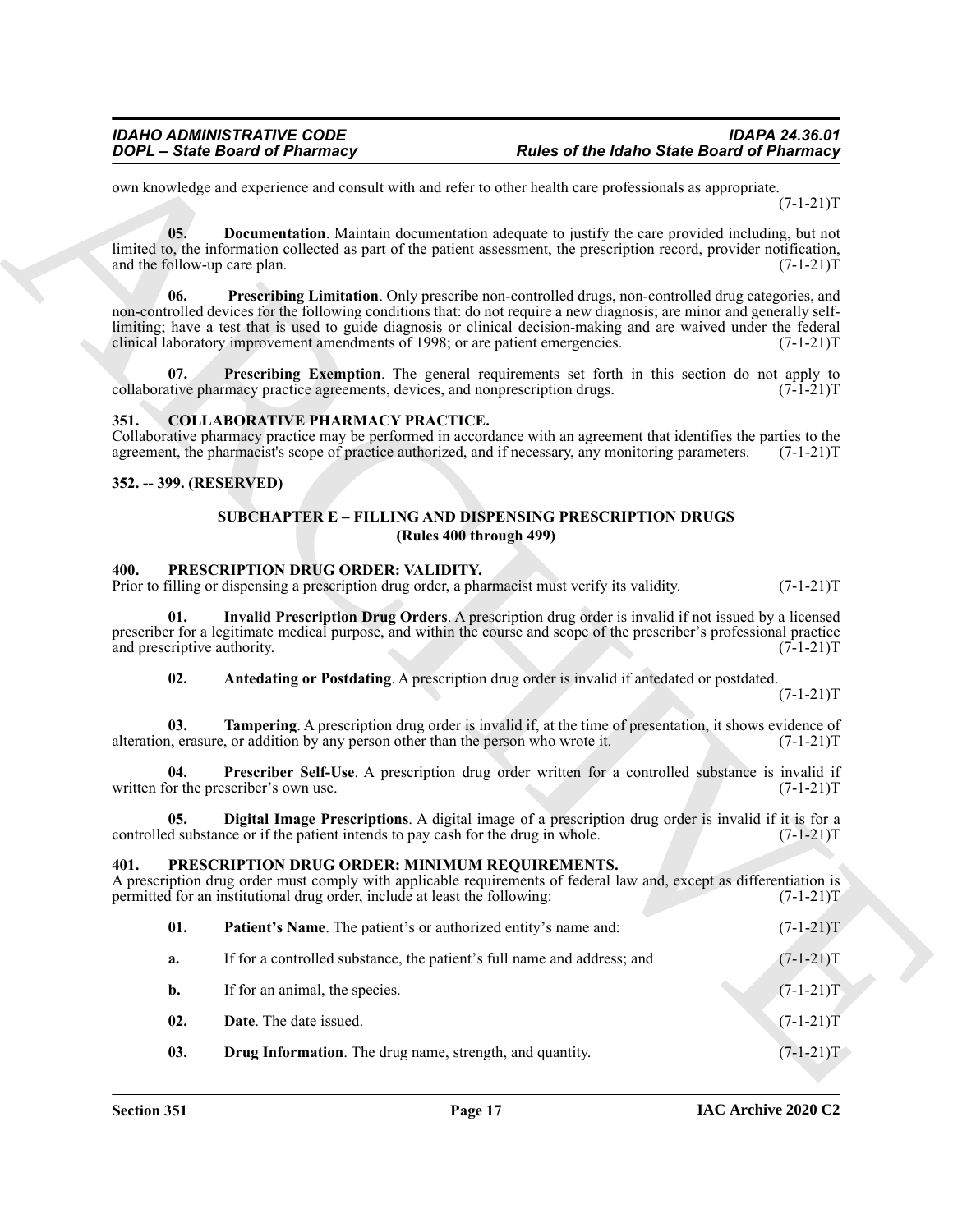<span id="page-17-18"></span><span id="page-17-17"></span><span id="page-17-14"></span>**04.** Directions. The directions for use. (7-1-21)T

**05. Prescriber Information**. The name and, if for a controlled substance, the address and DEA on number of the prescriber. (7-1-21) registration number of the prescriber.

**06.** Signature. A signature sufficient to evidence a valid prescription of either the prescriber or, if a of a previous prescription, the prescriber's agent, when authorized by the prescriber. (7-1-21) renewal of a previous prescription, the prescriber's agent, when authorized by the prescriber.

<span id="page-17-16"></span>**07.** Institutional Drug Order Exemptions. An institutional drug order may exempt the patient's the dosage form, quantity, prescriber's address, and prescriber's DEA registration number. (7-1-21)T address, the dosage form, quantity, prescriber's address, and prescriber's DEA registration number.

<span id="page-17-15"></span>**08. Exemptions for Non-Controlled Substances**. A prescriber may omit drug information and s and make an indication for the pharmacist to finalize the patient's drug therapy plan. (7-1-21) directions and make an indication for the pharmacist to finalize the patient's drug therapy plan.

#### <span id="page-17-10"></span><span id="page-17-0"></span>**402. FILLING PRESCRIPTION DRUG ORDERS: PRACTICE LIMITATIONS.**

<span id="page-17-11"></span>**01. Drug Product Selection**. Drug product selection is allowed only between therapeutic equivalent drugs. If a prescriber orders by any means that a brand name drug must be dispensed, then no drug product selection is permitted. (7-1-21)T

<span id="page-17-12"></span>**02. Partial Filling**. A prescription drug order may be partially filled within the limits of federal law. quantity dispensed in partial fillings must not exceed the total quantity prescribed. (7-1-21)T The total quantity dispensed in partial fillings must not exceed the total quantity prescribed.

<span id="page-17-13"></span>**03. Refill Authorization**. A prescription drug order may be refilled when permitted by state and federal law and as specifically authorized by the prescriber. A pharmacist may also refill a prescription for a noncontrolled drug to ensure continuity of care.

#### <span id="page-17-3"></span><span id="page-17-1"></span>**403. FILLING PRESCRIPTION DRUG ORDERS: ADAPTATION.**

A pharmacist may adapt drugs as specified in this rule. (7-1-21) T

<span id="page-17-5"></span>**01. Change Quantity**. A pharmacist may change the quantity of medication prescribed if: (7-1-21)T

- **a.** The prescribed quantity or package size is not commercially available;  $(7-1-21)$ T
- **b.** The change in quantity is related to a change in dosage form, strength, or therapeutic interchange;  $(7-1-21)T$

**c.** The change is intended to dispense up to the total amount authorized by the prescriber including refills; or  $(7-1-21)$ T refills; or  $(7-1-21)T$ 

<span id="page-17-4"></span>**d.** The change extends a maintenance drug for the limited quantity necessary to coordinate a patient's a medication synchronization program.  $(7-1-21)$ T refills in a medication synchronization program.

**EQUE 3 EXERCIBENT The University of Properties of the blanks State Board's Phinamaton<br>
16. December Theorem Internation The nearest of the accomplete stresson of changes and the stress of the stress of the stress of the 02. Change Dosage Form**. A pharmacist may change the dosage form of the prescription if it is in the best interest of patient care, so long as the prescriber's directions are also modified to equate to an equivalent amount of drug dispensed as prescribed. (7-1-21) of drug dispensed as prescribed.

**Complete Missing Information**. A pharmacist may complete missing information on a prescription if there is evidence to support the change. (7-1-21)T

<span id="page-17-8"></span><span id="page-17-7"></span><span id="page-17-6"></span>**04.** Documentation. The adaption must be documented in the patient's record.  $(7-1-21)T$ 

#### <span id="page-17-2"></span>**404. FILLING PRESCRIPTION DRUG ORDERS: DRUG PRODUCT SUBSTITUTION.**

Drug product substitutions in which a pharmacist dispenses a drug product other than that prescribed are allowed only as follows:  $(7-1-21)T$ 

<span id="page-17-9"></span>**01. Hospital**. Pursuant to a formulary or drug list prepared by the pharmacy and therapeutics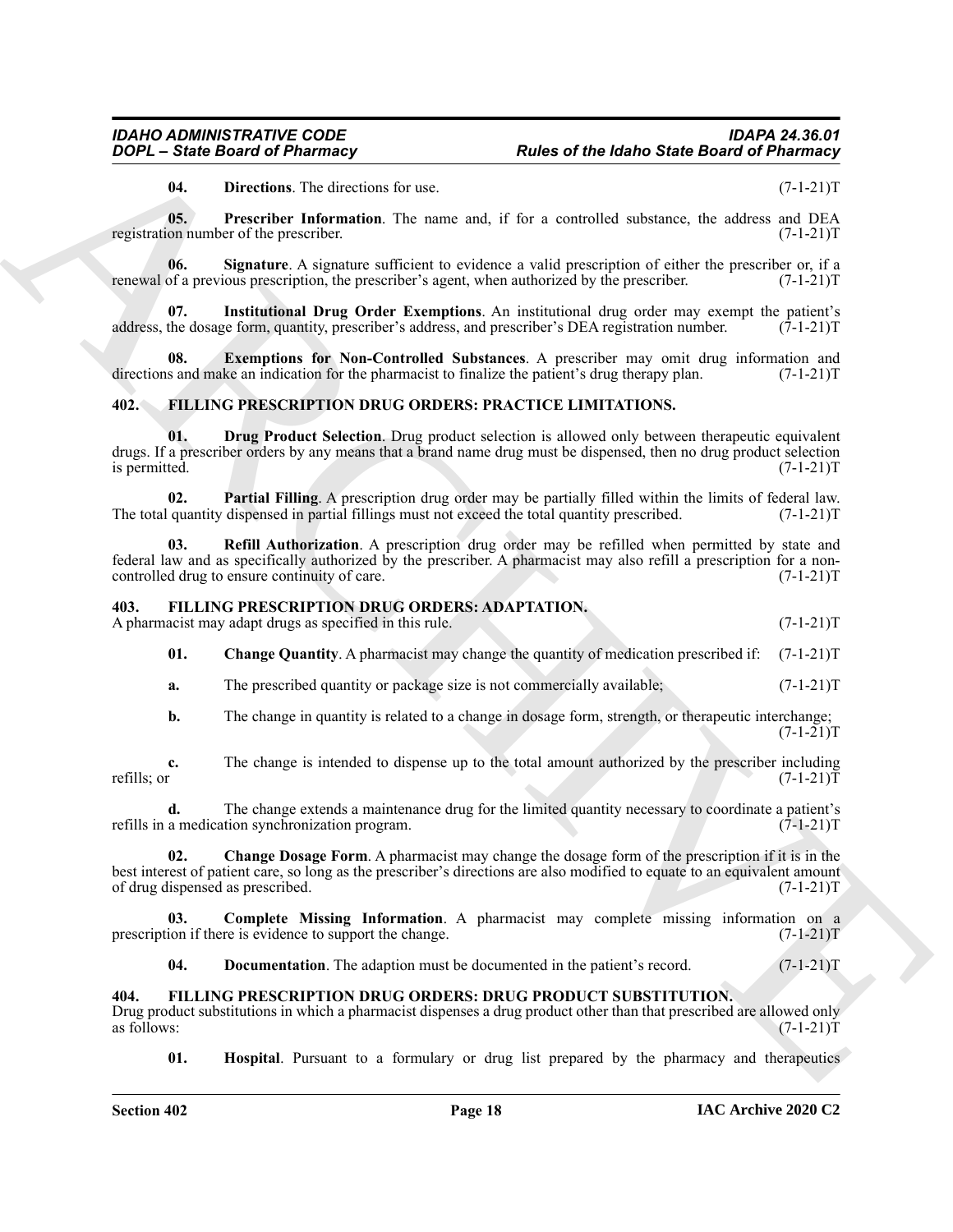committee of a hospital; (7-1-21)T

<span id="page-18-6"></span>**02.** Institutional Facility. At the direction of the quality assessment and assurance committee of an nal facility:  $(7-1-21)T$ institutional facility;

<span id="page-18-5"></span>**03.** Biosimilars. A pharmacist may substitute an interchangeable biosimilar product for a prescribed al product if: biological product if:

**a.** The biosimilar has been determined by the FDA to be interchangeable and published in the Purple  $(7-1-21)T$ Book; (7-1-21)T

**b.** The name of the drug and the manufacturer or the NDC number is documented in the patient record.  $(7-1-21)T$ medical record.

<span id="page-18-7"></span>**04. Therapeutic Interchange**. A pharmacist may substitute a drug with another drug in the same therapeutic class, provided the substitution lowers the cost to the patient or occurs during a drug shortage. (7-1-21)T

#### <span id="page-18-8"></span><span id="page-18-0"></span>**405. FILLING PRESCRIPTION DRUG ORDERS: TRANSFERS.**

A prescription drug order may be transferred within the limits of federal law. Drug outlets using a common electronic file are exempt from transfer limits.

#### <span id="page-18-9"></span><span id="page-18-1"></span>**406. LABELING STANDARDS.**

All prescription drugs must be in an appropriate container and bear information that identifies the drug product, any additional components as appropriate, and the individual responsible for its final preparation.  $(7-1-2$ additional components as appropriate, and the individual responsible for its final preparation.

<span id="page-18-14"></span>**01.** Standard Prescription Drug. A prescription drug for outpatient dispensing must be labeled in ce with federal law. (7-1-21)T accordance with federal law.

<span id="page-18-11"></span>**02. Parenteral Admixture**. If one (1) or more drugs are added to a parenteral admixture, the admixture's container must include the date and time of the addition, or alternatively, the beyond use date. (7-1-21)T

<span id="page-18-12"></span>**03. Prepackaged Product**. The containers of prepackaged drugs must include an expiration date that is the lesser of the manufacturer's original expiration date, one (1) year from the date the drug is prepackaged, or a shorter period if warranted.  $(7-1-21)T$ shorter period if warranted.

<span id="page-18-13"></span>**04. Repackaged Drug.** If a previously dispensed drug is repackaged, it must contain the serial number and contact information for the original dispensing pharmacy, as well as a statement that indicates that the drug has been repackaged, and the contact information of the repackaging pharmacy. (7-1-21)T

**05. Distributed Compounded Drug Product**. Compounded and sterile prepackaged drug product bed in the absence of a patient specific prescription must be labeled as follows: (7-1-21) distributed in the absence of a patient specific prescription must be labeled as follows:

<span id="page-18-10"></span>**a.** If from a pharmacy, the statement: "not for further dispensing or distribution." (7-1-21)T

<span id="page-18-16"></span><span id="page-18-15"></span>**b.** If from an outsourcing facility, the statements: "office use only" and "not for resale." (7-1-21)T

#### <span id="page-18-2"></span>**407. PRESCRIPTION DELIVERY: RESTRICTIONS.**

**EXAMPLE 2018** the spherical control of the property and the spherical control of the spherical control of the spherical control of the spherical control of the spherical control of the spherical control of the spherical **01. Acceptable Delivery**. A drug outlet that dispenses drugs to patients in Idaho may deliver filled prescriptions in accordance with federal law, as long as appropriate measures are taken to ensure product integrity and safety.  $(7-1-21)$ T and safety. (7-1-21)T

<span id="page-18-17"></span>**02. Pick-up or Return by Authorized Personnel**. Filled prescriptions may be picked up for or from delivery by authorized personnel from a secured delivery area. (7-1-21) returned from delivery by authorized personnel from a secured delivery area.

#### <span id="page-18-4"></span><span id="page-18-3"></span>**408. DESTRUCTION OR RETURN OF DRUGS OR DEVICES: RESTRICTIONS.**

A drug outlet registered with the DEA as a collector may collect controlled and non-controlled drugs for destruction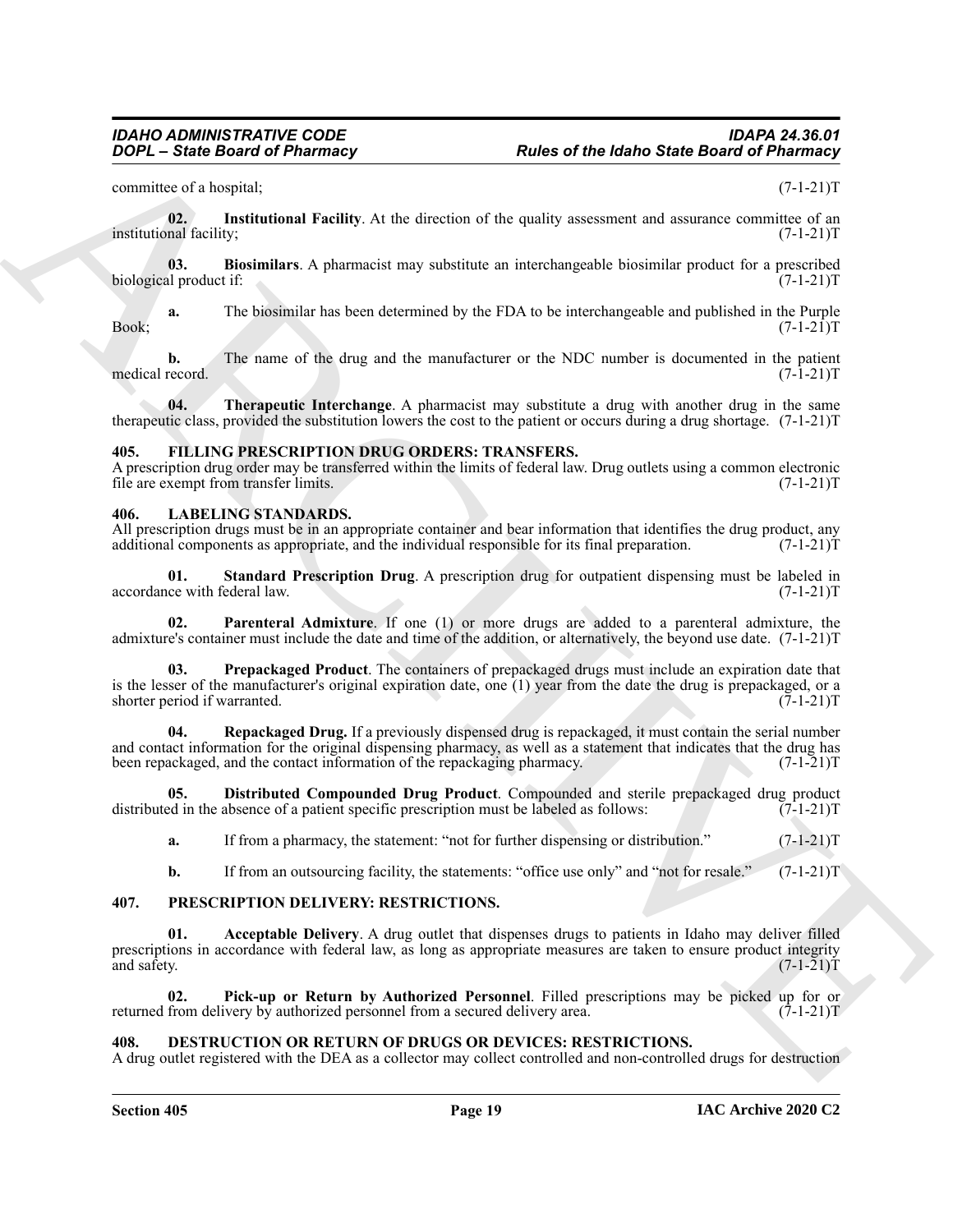in accordance with applicable federal law. Otherwise a dispensed drug or prescription device may only be accepted<br>for return as follows: (7-1-21)T for return as follows:

<span id="page-19-5"></span><span id="page-19-3"></span>**01. Potential Harm**. When the pharmacist determines that harm could result if the drug is not returned.  $(7-1-21)T$ 

**02. Did Not Reach Patient**. Non-controlled drugs that have been maintained in the custody and control of the institutional facility, dispensing pharmacy, or their related clinical facilities may be returned if product integrity can be assured. Controlled substances may only be returned from a hospital daily delivery system under which a pharmacy dispenses no more than a seventy-two  $(72)$  hour supply for a drug order.  $(7-1-21)$ T

<span id="page-19-4"></span>**Donation**. Those that qualify for return under the provisions of the Idaho Legend Drug Donation 1 Section 54-1762, Idaho Code. (7-1-21) Act as specified in Section 54-1762, Idaho Code.

#### <span id="page-19-1"></span><span id="page-19-0"></span>**409. -- 499. (RESERVED)**

#### <span id="page-19-11"></span><span id="page-19-6"></span>**SUBCHAPTER F – REPORTING REQUIREMENTS AND DRUG OUTLET RECORDKEEPING (Rules 500 through 599)**

#### <span id="page-19-2"></span>**500. RECORDKEEPING: MAINTENANCE AND INVENTORY REQUIREMENTS.**

**01. Records Maintenance and Retention Requirement**. Unless an alternative standard is stated for a specified record type, form, or format, records required to evidence compliance with statutes or rules enforced by the Board must be maintained and retained in a readily retrievable form and location for at least three (3) years from the date of the transaction. (7-1-21)T

<span id="page-19-9"></span><span id="page-19-8"></span>**02. Prescription Retention**. A prescription drug order must be retained in a readily retrievable manner drug outlet and maintained in accordance with federal law: (7-1-21) by each drug outlet and maintained in accordance with federal law:

For the Basic distribution of the Basic distribution of the Basic distribution of Pharmacy<br>
in account of the Basic distribution of the Basic distribution of the Basic distribution of the Basic distribution of the Basic d **Inventory Records**. Each drug outlet must maintain a current, complete and accurate record of each controlled substance manufactured, imported, received, ordered, sold, delivered, exported, dispensed or otherwise disposed of by the registrant. Drug outlets must maintain inventories and records in accordance with federal law. An annual inventory must be conducted at each registered location no later than seven (7) days after the date of the most recent inventory in a form and manner that satisfies the inventory requirements of federal law. Drugs stored outside a drug outlet in accordance with these rules must be regularly inventoried and inspected to ensure that they are properly stored, secured, and accounted for. Additional inventories are necessary when required by federal law. (7-1-21)T law.  $(7-1-21)T$ 

<span id="page-19-10"></span>**04. Rebuttal Presumption of Violation**. Evidence of an amount of a controlled substance that differs from the amount reflected on a record or inventory required by state or federal law creates a rebuttable presumption that the registrant has failed to keep records or maintain inventories in conformance with the recordkeeping and inventory requirements of state and federal law. (7-1-21) inventory requirements of state and federal law.

<span id="page-19-7"></span>**05. Drug Distributor Records**. Wholesalers and other entities engaged in wholesale drug distribution must maintain inventories and records or transactions pertaining to the receipt and distribution or other disposition of drugs in accordance with federal law that include at least: (7-1-21) drugs in accordance with federal law that include at least:

**a.** The source of the drugs, including the name and principal address of the seller or transferor, and the address of the location from which the drugs were shipped;  $(7-1-21)$ T

- **b.** The identity and quantity of the drugs received and distributed or disposed of;  $(7-1-21)T$
- **c.** The dates of receipt and distribution or other disposition of the drugs; and  $(7-1-21)$ T
- **d.** Controlled substance distribution invoices, in the form and including the requirements of federal  $(7-1-21)T$  $l$ aw.  $(7-1-21)T$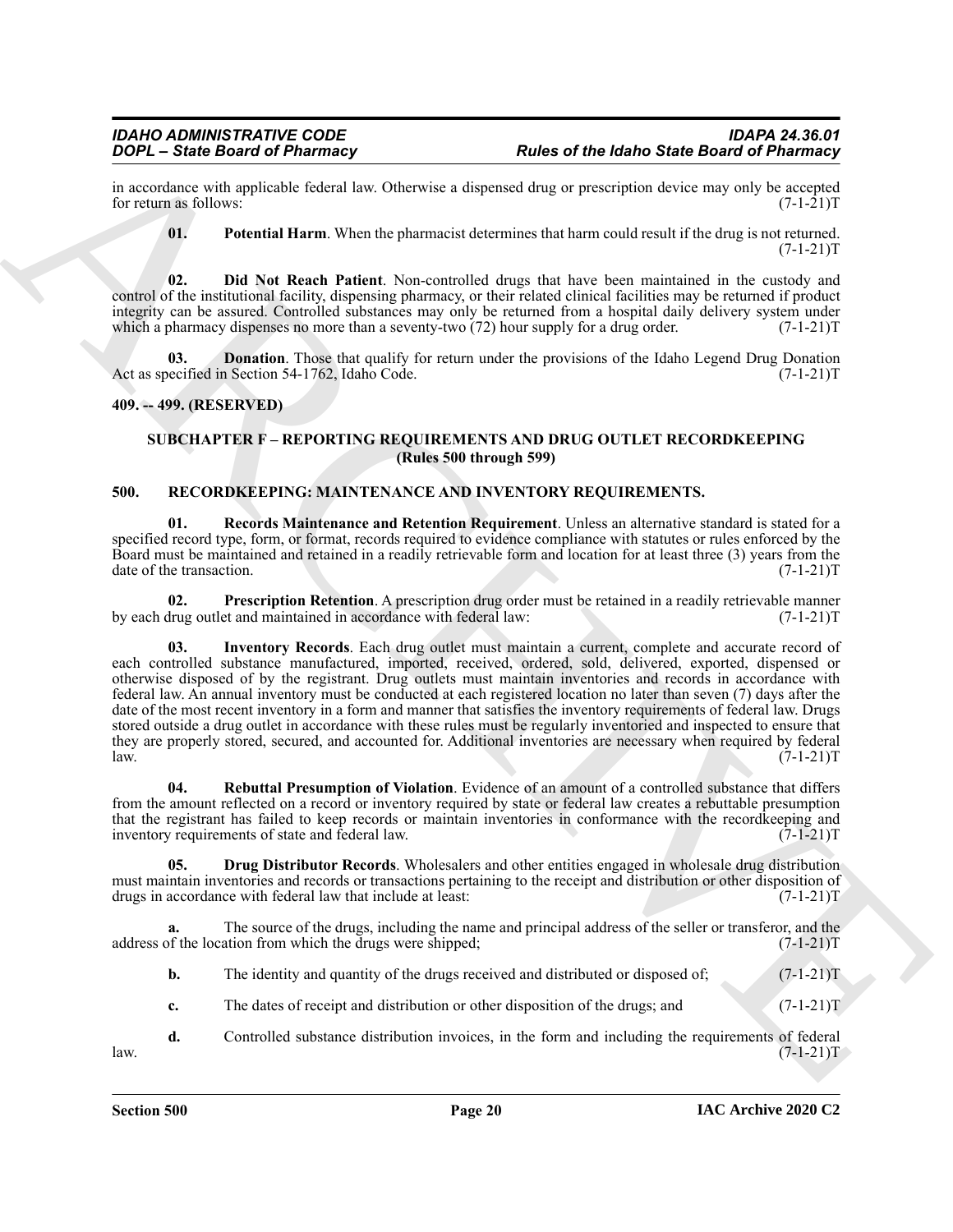<span id="page-20-14"></span><span id="page-20-13"></span>**06. Central Records Storage**. Records may be retained at a central location in compliance with federal  $l$ aw.  $(7-1-21)T$ 

**FORCE Since these of the stars of the stars of the labor State Board of Pharmachines<br>
16. Contributed the stars are located to the stars and the stars and the stars are expected to the stars and the stars are properties 07. Electronic Records Storage**. Records may be electronically stored and maintained if they remain legible and are in a readily retrievable format, and if federal law does not require them to be kept in a hard copy format. (7-1-21) format.  $(7-1-21)T$ 

#### <span id="page-20-15"></span><span id="page-20-0"></span>**501. REPORTING REQUIREMENTS.**

<span id="page-20-18"></span>**01. Theft or Loss of Controlled Substances**. A registrant must report to the Board on the same day reported to the DEA a theft or loss of a controlled substance that includes the information required by federal law.  $(7-1-21)T$ 

<span id="page-20-17"></span>**02. Individual and Outlet Information Changes**. Changes in employment or changes to information provided on or with the initial or renewal application must be reported to the Board within ten (10) days of the change. (7-1-21)T change. (7-1-21)T

<span id="page-20-16"></span>**03. Drug Distributor Monthly Reports**. An authorized distributor must report specified data on drugs distributed at least monthly to the Board in a form and manner prescribed by the Board. (7-1-21)T

#### <span id="page-20-2"></span><span id="page-20-1"></span>**502. -- 599. (RESERVED)**

#### <span id="page-20-9"></span>**SUBCHAPTER G – PRESCRIPTION DRUG MONITORING PROGRAM REQUIREMENTS (Rules 600 through 699)**

#### <span id="page-20-3"></span>**600. CONTROLLED SUBSTANCES: PDMP.**

Specified data on controlled substances must be reported by the end of the next business day by all drug outlets that dispense controlled substances in or into Idaho and prescribers that dispense controlled substances to humans.  $(7-1-21)T$ 

<span id="page-20-10"></span>**01. Online Access to PDMP**. To obtain online access, a prescriber or pharmacist, or their delegate must complete and submit a registration application and agree to adhere to the access restrictions and limitations established by law. (7-1-21)T established by law.

<span id="page-20-12"></span>**02. Use Outside Scope of Practice**. Information obtained from the PDMP must not be used for purposes outside the prescriber's or pharmacist's scope of professional practice. A delegate may not access the PDMP outside of their supervisor's scope of professional practice. (7-1-21) outside of their supervisor's scope of professional practice.

**03. Profile Requests**. Authorized persons without online access may obtain a profile by completing a Board form and submitting it to the Board office with proof of identification and other credentials necessary to confirm the requestor's authorized status pursuant to Section 37-2726, Idaho Code. (7-1-21)T confirm the requestor's authorized status pursuant to Section 37-2726, Idaho Code.

#### <span id="page-20-5"></span><span id="page-20-4"></span>**601. – 699. (RESERVED)**

#### <span id="page-20-11"></span><span id="page-20-8"></span>**SUBCHAPTER H – RULES GOVERNING DRUG COMPOUNDING (Rules 700 through 799)**

#### <span id="page-20-7"></span><span id="page-20-6"></span>**700. COMPOUNDING DRUG PREPARATIONS.**

Any compounding that is not permitted herein is considered manufacturing.  $(7-1-21)$ T

**01. Application**. This rule applies to any person, including any business entity, authorized to engage in the practice of non-sterile compounding, sterile compounding, and sterile prepackaging of drug products in or into<br>Idaho, except these rules do not apply to: (7-1-21) Idaho, except these rules do not apply to:

**a.** Compound positron emission tomography drugs;  $(7-1-21)$ T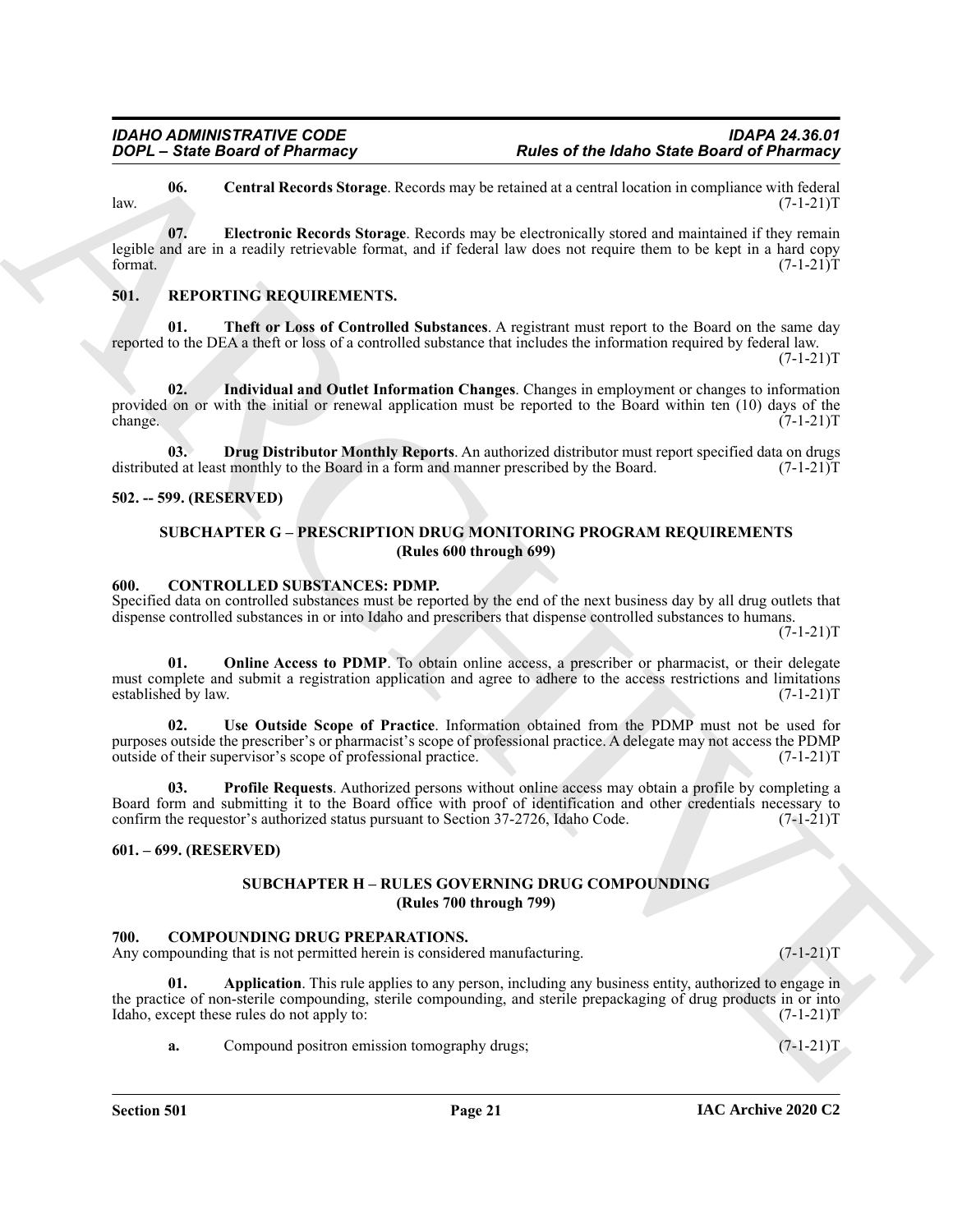## *IDAHO ADMINISTRATIVE CODE IDAPA 24.36.01*

|             | Radiopharmaceutics;                                                                                   | $(7-1-21)T$ |
|-------------|-------------------------------------------------------------------------------------------------------|-------------|
| $c_{\cdot}$ | The reconstitution of a non-sterile drug or a sterile drug for immediate administration; $(7-1-21)$ T |             |
|             | The addition of a flavoring agent to a drug product; and                                              | $(7-1-21)T$ |

**e.** Product preparation of a non-sterile, non-hazardous drug according to the manufacturer's FDA labeling. (7-1-21)T approved labeling.

#### <span id="page-21-1"></span>**02.** General Compounding Standards. (7-1-21)T

**a.** Active Pharmaceutical Ingredients. All active pharmaceutical ingredients must be obtained from an istered manufacturer. FDA registration as a foreign manufacturer satisfies this requirement. (7-1-21)T FDA registered manufacturer. FDA registration as a foreign manufacturer satisfies this requirement.

**EXAMPLE State Board of Phoenixay, Rules of the Idaho State Board of Phoenixay**<br>
(b) Responsible State Board of Phoenixay<br>
(c) The convention of a no-secula damp or a secula damp (w) consider a damp (c) (1-21) T<br>
(c) Th **b.** Certificate of Analysis (COA). Unless the active pharmaceutical ingredient complies with the standards of an applicable USP-NF monograph, a COA must be obtained for all active pharmaceutical ingredients procured for compounding and retained for a period of not less than three (3) years from the date the container is emptied, expired, returned, or disposed of. The following minimum information is necessary on the COA: product name, lot number, expiration date, and assay. (7-1-21)T

**c.** Equipment. Equipment and utensils must be of suitable design and composition and cleaned, or sterilized as appropriate prior to use. (7-1-21) sanitized, or sterilized as appropriate prior to use.

**d.** Disposal of Compromised Drugs. When the correct identity, purity, strength, and sterility of ingredients and components cannot be confirmed (in cases of, for example, unlabeled syringes, opened ampoules, punctured stoppers of vials and bags, and containers of ingredients with incomplete labeling) or when the ingredients and components do not possess the expected appearance, aroma, and texture, they must be removed from stock and isolated for return, reclamation, or destruction. isolated for return, reclamation, or destruction.

**03. Prohibited Compounding**. Compounding any drug product for human use that the FDA has identified as presenting demonstrable difficulties in compounding or has withdrawn or removed from the market for safety or efficacy reasons is prohibited. (7-1-21) safety or efficacy reasons is prohibited.

#### <span id="page-21-3"></span><span id="page-21-2"></span>**04. Limited Compounding**. (7-1-21)T

**a.** Triad Relationship. A pharmacist may compound a drug product in the usual course of professional practice for an individual patient pursuant to an established prescriber/patient/pharmacist relationship and a valid<br>(7-1-21)T prescription drug order.

**b.** Commercially Available Products. A drug product that is commercially available may only be noted if not compounded regularly or in inordinate amounts and if:  $(7-1-21)$ compounded if not compounded regularly or in inordinate amounts and if:

i. It is medically warranted to provide an alternate ingredient, dosage form, or strength of nce; or  $(7-1-21)$ T significance; or

ii. The commercial product is not reasonably available in the market in time to meet the patient's needs.  $(7-1-21)T$ 

**c.** Anticipatory Compounding. Limited quantities of a drug product may be compounded or sterile prepackaged prior to receiving a valid prescription drug order based on a history of receiving valid prescription drug orders for the compounded or sterile prepackaged drug product. (7-1-21) orders for the compounded or sterile prepackaged drug product.

#### <span id="page-21-0"></span>**05. Drug Compounding Controls**. (7-1-21)T

**a.** Policies and Procedures. In consideration of the applicable provisions of USP Chapter 795 concerning pharmacy compounding of non-sterile preparations, USP Chapter 797 concerning sterile preparations, Chapter 1075 of the USP-NF concerning good compounding practices, and Chapter 1160 of the USP-NF concerning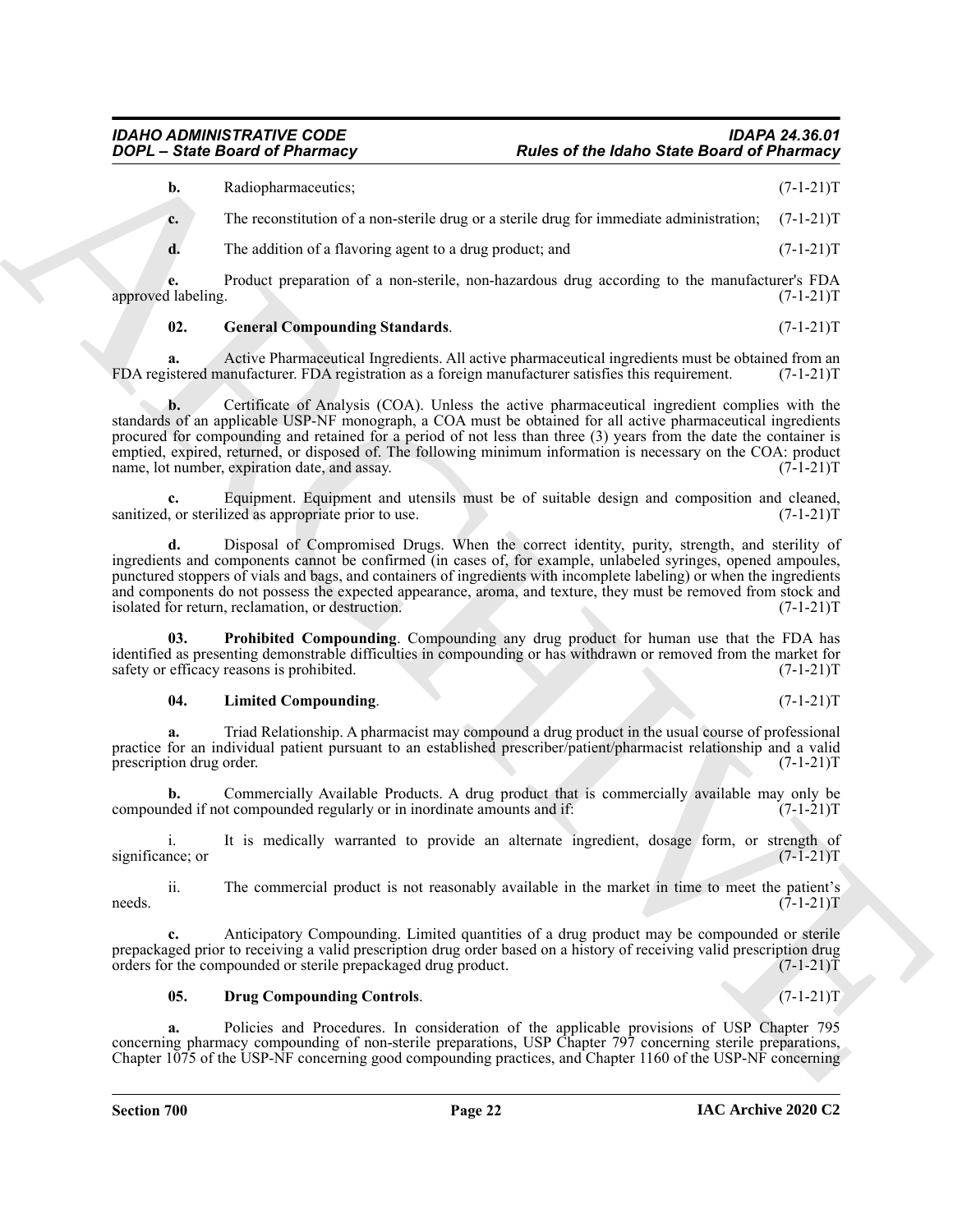| pharmaceutical calculations, policies and procedures for the compounding or sterile prepackaging of drug products<br>must ensure the safety, identity, strength, quality, and purity of the finished product, and must include any of the<br>following that are applicable to the scope of compounding practice being performed:<br>$i$ .<br>Appropriate packaging, handling, transport, and storage requirements;<br>ii.<br>Accuracy and precision of calculations, measurements, and weighing;<br>Determining ingredient identity, quality, and purity;<br>iii.<br>Labeling accuracy and completeness;<br>iv.<br>Beyond use dating;<br>V.<br>Auditing for deficiencies, including routine environmental sampling, quality and accuracy testing,<br>V1.<br>and maintaining inspection and testing records;<br>Maintaining environmental quality control; and<br>vii.<br>viii.<br>Safe limits and ranges for strength of ingredients, pH, bacterial endotoxins, and particulate matter.<br>Accuracy. Components including, but not limited to, bulk drug substances, used in the<br>b.<br>compounding or sterile prepackaging of drug products must be accurately weighed, measured, or subdivided, as<br>appropriate. The amount of each active ingredient contained within a compounded drug product must not vary from<br>the labeled potency by more than the drug product's acceptable potency range listed in the USP-NF monograph for | $(7-1-21)T$<br>$(7-1-21)T$<br>$(7-1-21)T$<br>$(7-1-21)T$<br>$(7-1-21)T$<br>$(7-1-21)T$<br>$(7-1-21)T$<br>$(7-1-21)T$<br>$(7-1-21)T$ |
|----------------------------------------------------------------------------------------------------------------------------------------------------------------------------------------------------------------------------------------------------------------------------------------------------------------------------------------------------------------------------------------------------------------------------------------------------------------------------------------------------------------------------------------------------------------------------------------------------------------------------------------------------------------------------------------------------------------------------------------------------------------------------------------------------------------------------------------------------------------------------------------------------------------------------------------------------------------------------------------------------------------------------------------------------------------------------------------------------------------------------------------------------------------------------------------------------------------------------------------------------------------------------------------------------------------------------------------------------------------------------------------------------------------------------------------------|-------------------------------------------------------------------------------------------------------------------------------------|
|                                                                                                                                                                                                                                                                                                                                                                                                                                                                                                                                                                                                                                                                                                                                                                                                                                                                                                                                                                                                                                                                                                                                                                                                                                                                                                                                                                                                                                              |                                                                                                                                     |
|                                                                                                                                                                                                                                                                                                                                                                                                                                                                                                                                                                                                                                                                                                                                                                                                                                                                                                                                                                                                                                                                                                                                                                                                                                                                                                                                                                                                                                              |                                                                                                                                     |
|                                                                                                                                                                                                                                                                                                                                                                                                                                                                                                                                                                                                                                                                                                                                                                                                                                                                                                                                                                                                                                                                                                                                                                                                                                                                                                                                                                                                                                              |                                                                                                                                     |
|                                                                                                                                                                                                                                                                                                                                                                                                                                                                                                                                                                                                                                                                                                                                                                                                                                                                                                                                                                                                                                                                                                                                                                                                                                                                                                                                                                                                                                              |                                                                                                                                     |
|                                                                                                                                                                                                                                                                                                                                                                                                                                                                                                                                                                                                                                                                                                                                                                                                                                                                                                                                                                                                                                                                                                                                                                                                                                                                                                                                                                                                                                              |                                                                                                                                     |
|                                                                                                                                                                                                                                                                                                                                                                                                                                                                                                                                                                                                                                                                                                                                                                                                                                                                                                                                                                                                                                                                                                                                                                                                                                                                                                                                                                                                                                              |                                                                                                                                     |
|                                                                                                                                                                                                                                                                                                                                                                                                                                                                                                                                                                                                                                                                                                                                                                                                                                                                                                                                                                                                                                                                                                                                                                                                                                                                                                                                                                                                                                              |                                                                                                                                     |
|                                                                                                                                                                                                                                                                                                                                                                                                                                                                                                                                                                                                                                                                                                                                                                                                                                                                                                                                                                                                                                                                                                                                                                                                                                                                                                                                                                                                                                              |                                                                                                                                     |
|                                                                                                                                                                                                                                                                                                                                                                                                                                                                                                                                                                                                                                                                                                                                                                                                                                                                                                                                                                                                                                                                                                                                                                                                                                                                                                                                                                                                                                              |                                                                                                                                     |
| that product. If USP-NF does not publish a range for a particular drug product, the active ingredients must not contain<br>less than ninety percent (90%) and not more than one hundred ten percent (110%) of the potency stated on the label.<br>Non-Patient Specific Records. Except for drug products that are being compounded or sterile<br>prepackaged for direct administration, a production record of drug products compounded or sterile prepackaged in<br>anticipation of receiving prescription drug orders or distributed in the absence of a patient specific prescription drug<br>order ("office use") solely as permitted in these rules, must be prepared and kept for each drug product prepared,                                                                                                                                                                                                                                                                                                                                                                                                                                                                                                                                                                                                                                                                                                                          | $(7-1-21)T$                                                                                                                         |
| including:                                                                                                                                                                                                                                                                                                                                                                                                                                                                                                                                                                                                                                                                                                                                                                                                                                                                                                                                                                                                                                                                                                                                                                                                                                                                                                                                                                                                                                   | $(7-I-21)T$                                                                                                                         |
| Production date;<br>$\mathbf{i}$ .                                                                                                                                                                                                                                                                                                                                                                                                                                                                                                                                                                                                                                                                                                                                                                                                                                                                                                                                                                                                                                                                                                                                                                                                                                                                                                                                                                                                           | $(7-1-21)T$                                                                                                                         |
| ii.<br>Beyond use date;                                                                                                                                                                                                                                                                                                                                                                                                                                                                                                                                                                                                                                                                                                                                                                                                                                                                                                                                                                                                                                                                                                                                                                                                                                                                                                                                                                                                                      | $(7-1-21)T$                                                                                                                         |
| iii.<br>List and quantity of each ingredient;                                                                                                                                                                                                                                                                                                                                                                                                                                                                                                                                                                                                                                                                                                                                                                                                                                                                                                                                                                                                                                                                                                                                                                                                                                                                                                                                                                                                | $(7-1-21)T$                                                                                                                         |
| Internal control or serial number; and<br>iv.                                                                                                                                                                                                                                                                                                                                                                                                                                                                                                                                                                                                                                                                                                                                                                                                                                                                                                                                                                                                                                                                                                                                                                                                                                                                                                                                                                                                | $(7-1-21)T$                                                                                                                         |
| Initials or unique identifier of all persons involved in the process or the compounder responsible for<br>V.<br>the accuracy of these processes.                                                                                                                                                                                                                                                                                                                                                                                                                                                                                                                                                                                                                                                                                                                                                                                                                                                                                                                                                                                                                                                                                                                                                                                                                                                                                             | $(7-1-21)T$                                                                                                                         |
| STERILE PREPARATION.<br>701.                                                                                                                                                                                                                                                                                                                                                                                                                                                                                                                                                                                                                                                                                                                                                                                                                                                                                                                                                                                                                                                                                                                                                                                                                                                                                                                                                                                                                 |                                                                                                                                     |
| 01.<br>Application. In addition to all other applicable rules in this chapter, including the rules governing<br>Compounding Drug Preparations, these rules apply to all persons, including any business entity, engaged in the<br>practice of sterile compounding and sterile prepackaging in or into Idaho.                                                                                                                                                                                                                                                                                                                                                                                                                                                                                                                                                                                                                                                                                                                                                                                                                                                                                                                                                                                                                                                                                                                                 | $(7-1-21)T$                                                                                                                         |
| Dosage Forms Requiring Sterility. The sterility of compounded biologics, diagnostics, drugs,<br>02.<br>nutrients, and radiopharmaceuticals must be maintained or the compounded drug preparation must be sterilized when<br>prepared in the following dosage forms:                                                                                                                                                                                                                                                                                                                                                                                                                                                                                                                                                                                                                                                                                                                                                                                                                                                                                                                                                                                                                                                                                                                                                                          | $(7-1-21)T$                                                                                                                         |
|                                                                                                                                                                                                                                                                                                                                                                                                                                                                                                                                                                                                                                                                                                                                                                                                                                                                                                                                                                                                                                                                                                                                                                                                                                                                                                                                                                                                                                              |                                                                                                                                     |

| VII. | Maintaining environmental quality control; and | $(7-1-21)T$ |
|------|------------------------------------------------|-------------|
|      |                                                |             |
|      |                                                |             |

|      | Production date;                       |  | $(7-1-21)T$ |
|------|----------------------------------------|--|-------------|
| ii.  | Beyond use date;                       |  | $(7-1-21)T$ |
| iii. | List and quantity of each ingredient;  |  | $(7-1-21)T$ |
| iv.  | Internal control or serial number; and |  | $(7-1-21)T$ |

#### <span id="page-22-3"></span><span id="page-22-2"></span><span id="page-22-1"></span><span id="page-22-0"></span>**701. STERILE PREPARATION.**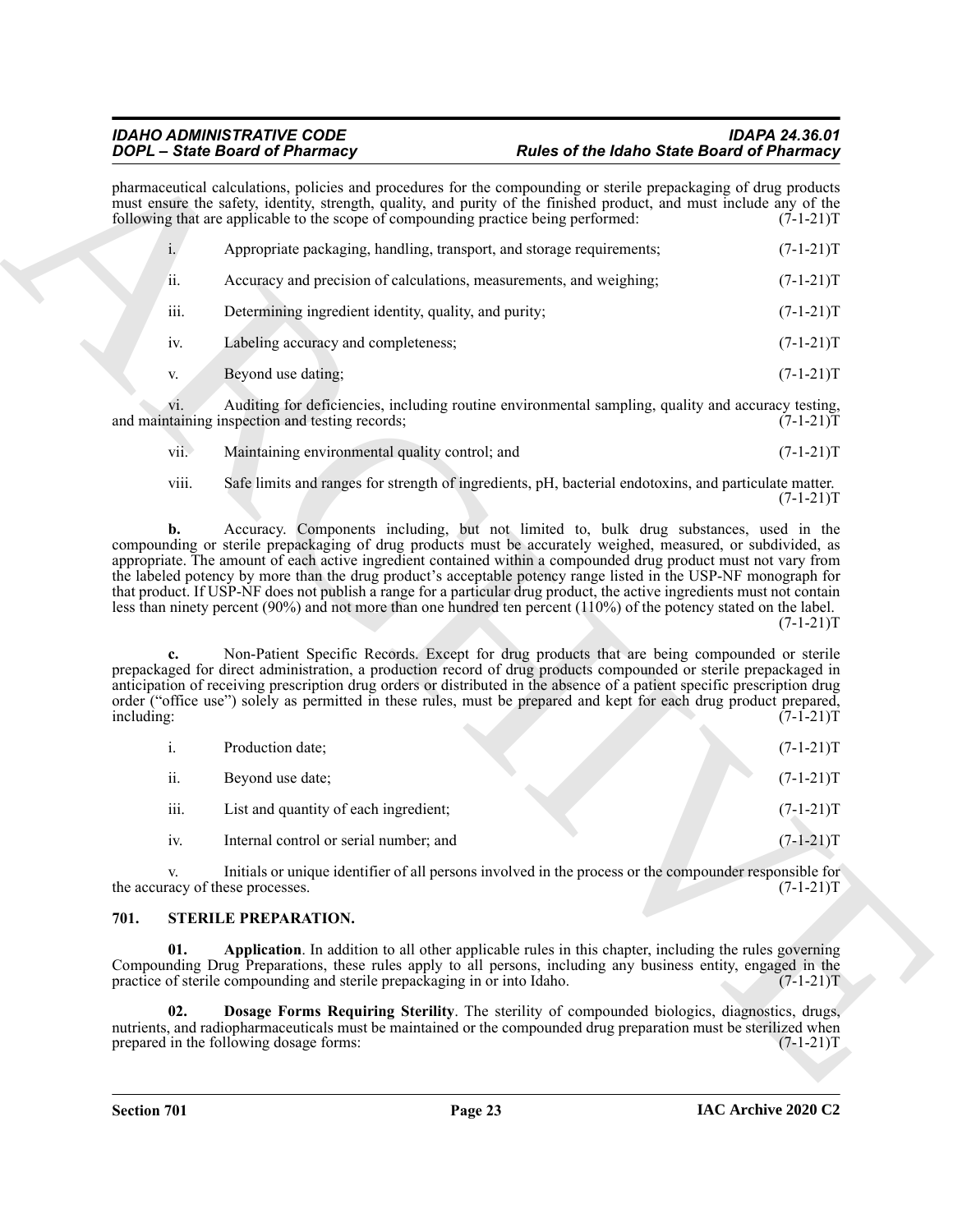<span id="page-23-2"></span><span id="page-23-1"></span><span id="page-23-0"></span>

|                                 | <b>DOPL</b> - State Board of Pharmacy                                                                                                                                                                                                                                                                                                                                                                       | Rules of the Idaho State Board of Pharmacy                                                                    |  |  |  |
|---------------------------------|-------------------------------------------------------------------------------------------------------------------------------------------------------------------------------------------------------------------------------------------------------------------------------------------------------------------------------------------------------------------------------------------------------------|---------------------------------------------------------------------------------------------------------------|--|--|--|
| a.<br>mucosa only;              |                                                                                                                                                                                                                                                                                                                                                                                                             | Aqueous bronchial and nasal inhalations, except sprays and irrigations intended to treat nasal<br>$(7-1-21)T$ |  |  |  |
| $\mathbf{b}$ .                  | Baths and soaks for live organs and tissues;                                                                                                                                                                                                                                                                                                                                                                | $(7-1-21)T$                                                                                                   |  |  |  |
| c.                              | Injections (for example, colloidal dispersions, emulsions, solutions, suspensions);                                                                                                                                                                                                                                                                                                                         | $(7-1-21)T$                                                                                                   |  |  |  |
| d.                              | Irrigations for wounds and body cavities;                                                                                                                                                                                                                                                                                                                                                                   | $(7-1-21)T$                                                                                                   |  |  |  |
| e.                              | Ophthalmic drops and ointments; and                                                                                                                                                                                                                                                                                                                                                                         | $(7-1-21)T$                                                                                                   |  |  |  |
| f.                              | Tissue implants.                                                                                                                                                                                                                                                                                                                                                                                            | $(7-1-21)T$                                                                                                   |  |  |  |
| 03.                             | Compounder Responsibilities. Compounders and sterile prepackagers are responsible for<br>ensuring that sterile products are accurately identified, measured, diluted, and mixed and are correctly purified,<br>sterilized, packaged, sealed, labeled, stored, dispensed, and distributed, as well as prepared in a manner that maintains<br>sterility and minimizes the introduction of particulate matter; | $(7-1-21)T$                                                                                                   |  |  |  |
| a.                              | Unless following manufacturer's guidelines or another reliable literature source, opened or partially<br>used packages of ingredients for subsequent use must be properly stored as follows;                                                                                                                                                                                                                | $(7-1-21)T$                                                                                                   |  |  |  |
|                                 | Opened or entered single-dose containers, such as bags, bottles, syringes, and vials of sterile<br>products and compounded sterile preparations are to be used within one (1) hour if opened in non-sterile conditions,<br>and any remaining contents must be discarded;                                                                                                                                    | $(7-1-21)T$                                                                                                   |  |  |  |
| ii.<br>initial needle puncture; | Single-dose vials needle-punctured in a sterile environment may be used up to six (6) hours after                                                                                                                                                                                                                                                                                                           | $(7-1-21)T$                                                                                                   |  |  |  |
| iii.                            | Opened single-dose ampules may not be stored for any time period; and                                                                                                                                                                                                                                                                                                                                       | $(7-1-21)T$                                                                                                   |  |  |  |
| iv.                             | Multiple-dose containers that are formulated for removal of portions on multiple occasions because<br>they contain antimicrobial preservatives, may be used for up to twenty-eight (28) days after initial opening or<br>entering, unless otherwise specified by the manufacturer;                                                                                                                          | $(7-1-21)T$                                                                                                   |  |  |  |
| b.                              | Water-containing compounded sterile products that are non-sterile during any phase of the<br>compounding procedure must be sterilized within six (6) hours after completing the preparation in order to minimize<br>the generation of bacterial endotoxins;                                                                                                                                                 | $(7-1-21)T$                                                                                                   |  |  |  |
| c.                              | No food, drinks, or materials exposed in patient care and treatment areas may enter ante-areas,<br>buffer areas, or segregated areas where components and ingredients of sterile preparations are prepared. (7-1-21)T                                                                                                                                                                                       |                                                                                                               |  |  |  |
| 04.                             | Environmental Controls. Except when prepared for immediate administration, the environment<br>for the preparation of sterile preparations in a drug outlet must be in an isolated area, designed to avoid unnecessary<br>traffic and airflow disturbances, and equipped to accommodate aseptic techniques and conditions.                                                                                   | $(7-1-21)T$                                                                                                   |  |  |  |
| a.                              | Hoods and aseptic environmental control devices must be certified for operational efficiency as<br>often as recommended by the manufacturer or at least every six (6) months or if relocated.                                                                                                                                                                                                               | $(7-1-21)T$                                                                                                   |  |  |  |
| b.                              | Filters must be inspected and replaced in accordance with the manufacturer's recommendations.                                                                                                                                                                                                                                                                                                               | $(7-1-21)T$                                                                                                   |  |  |  |
| 05.                             | Sterile Preparation Equipment. A drug outlet in which sterile preparations are prepared must be<br>equipped with at least the following:                                                                                                                                                                                                                                                                    | $(7-1-21)T$                                                                                                   |  |  |  |
| a.<br>is not necessary;         | Protective apparel including gowns, masks, and sterile (or the ability to sterilize) non-vinyl gloves,<br>unless written documentation can be provided from the aseptic isolator manufacturer that any component of garbing                                                                                                                                                                                 | $(7-1-21)T$                                                                                                   |  |  |  |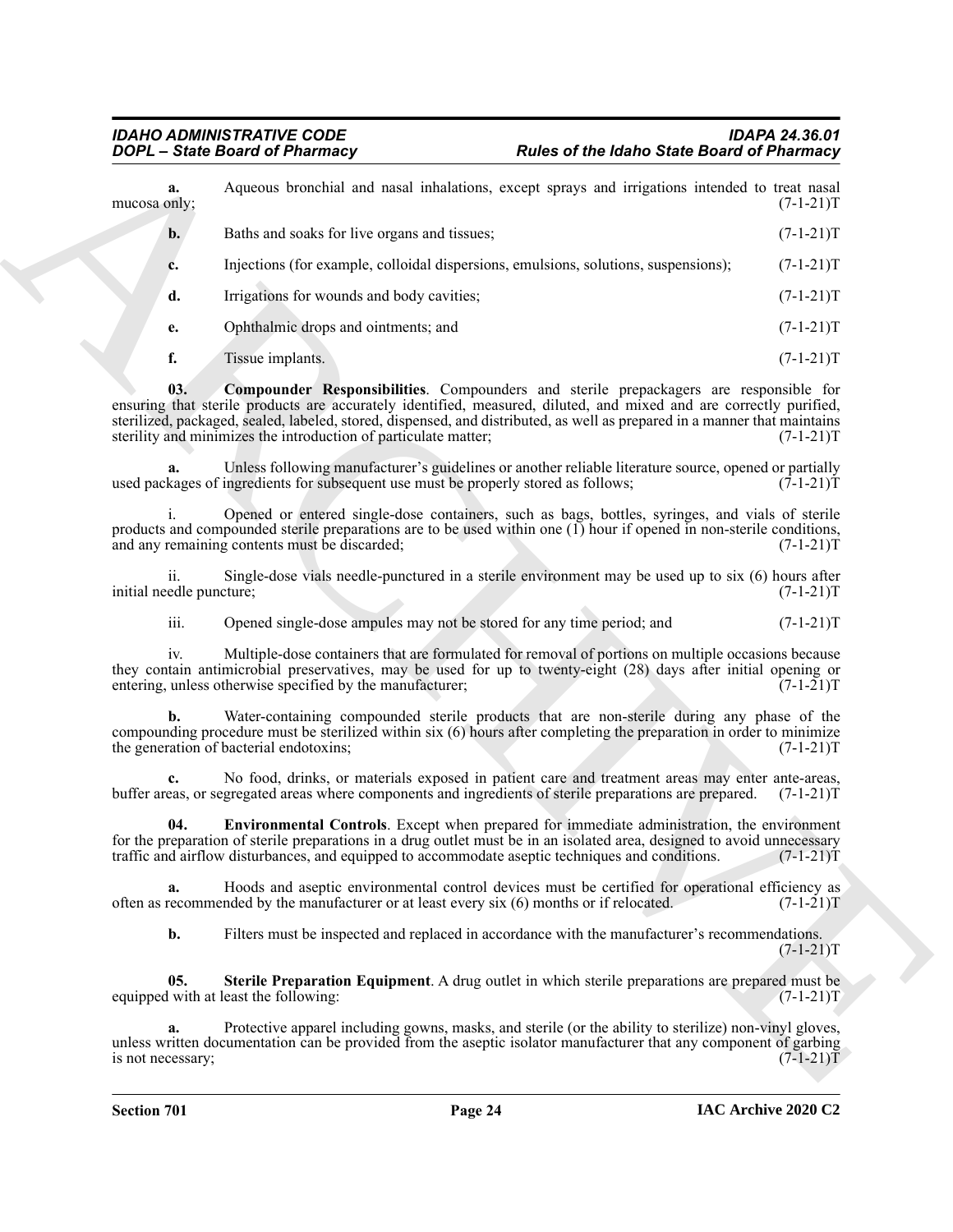**b.** A sink; (7-1-21)T

**c.** A refrigerator for proper storage of additives and finished sterile preparations prior to delivery when necessary; and  $(7-1-21)$ T

**d.** An appropriate laminar airflow hood or other aseptic environmental control device such as a laminar flow biological safety cabinet, or a comparable compounding area when authorized by USP Chapter 797.

 $(7-1-21)T$ 

<span id="page-24-3"></span>**06.** Documentation Requirements. The following documentation must also be maintained by a drug which sterile preparations are prepared:  $(7-1-21)$ T outlet in which sterile preparations are prepared:

**a.** Justification of beyond use dates assigned, pursuant to direct testing or extrapolation from reliable literature sources; (7-1-21)T

**b.** Training records, evidencing that personnel are trained on a routine basis and are adequately ducated, and instructed; (7-1-21) skilled, educated, and instructed;

**c.** Audits appropriate for the risk of contamination for the particular sterile preparation including:  $(7-1-21)T$ 

i. Visual inspection to ensure the absence of particulate matter in solutions, the absence of leakage s and vials, and the accuracy of labeling with each dispensing;  $(7-1-21)$ from bags and vials, and the accuracy of labeling with each dispensing;

ii. Periodic hand hygiene and garbing competency; (7-1-21)T

iii. Media-fill test procedures (or equivalent), aseptic technique, and practice related competency<br>on at least annually by each compounder or sterile prepackager; (7-1-21) evaluation at least annually by each compounder or sterile prepackager;

iv. Environmental sampling testing at least upon registration of a new drug outlet, following the servicing or re-certification of facilities and equipment, or in response to identified problems with end products, staff techniques or patient-related infections, or every six (6) months. (7-1-21) techniques or patient-related infections, or every  $s$ ix  $(6)$  months.

**EXAMPLE CONTROL CONTROL CONTROL CONTROL CONTROL CONTROL CONTROL CONTROL CONTROL CONTROL CONTROL CONTROL CONTROL CONTROL CONTROL CONTROL CONTROL CONTROL CONTROL CONTROL CONTROL CONTROL CONTROL CONTROL CONTROL CONTROL CONT** Gloved fingertip sampling testing at least annually for personnel who compound low- and mediumrisk level compounded sterile preparations and every six (6) months for personnel who compound high-risk level<br>compounded sterile preparations. (7-1-21) compounded sterile preparations.

vi. Sterility testing of high risk batches of more than twenty-five (25) identical packages (ampules, ls, etc.) before dispensing or distributing;  $(7-1-21)$ bags, vials, etc.) before dispensing or distributing;

| Temperature, logged daily; |  | $(7-1-21)T$ |
|----------------------------|--|-------------|
|                            |  |             |

**e.** Beyond use date and accuracy testing, when appropriate; and  $(7-1-21)$ T

**f.** Measuring, mixing, sterilizing, and purification equipment inspection, monitoring, cleaning, and ance to ensure accuracy and effectiveness for their intended use. (7-1-21) maintenance to ensure accuracy and effectiveness for their intended use.

**07.** Policy and Procedures Manual. Maintain a policy and procedures manual to ensure compliance with this rule.  $(7-1-21)T$ with this rule.  $(7-1-21)T$ 

#### <span id="page-24-1"></span><span id="page-24-0"></span>**702. HAZARDOUS DRUGS PREPARATION.**

In addition to all other applicable rules in this chapter, including the rules governing Compounding Drug Preparations and Sterile Preparation, these rules apply to all persons, including any business entity, engaged in the practice of compounding or sterile prepackaging with hazardous drugs. Such persons must: (7-1-21) compounding or sterile prepackaging with hazardous drugs. Such persons must:

<span id="page-24-2"></span>**01. Ventilation**. Ensure the storage and compounding areas have sufficient general exhaust ventilation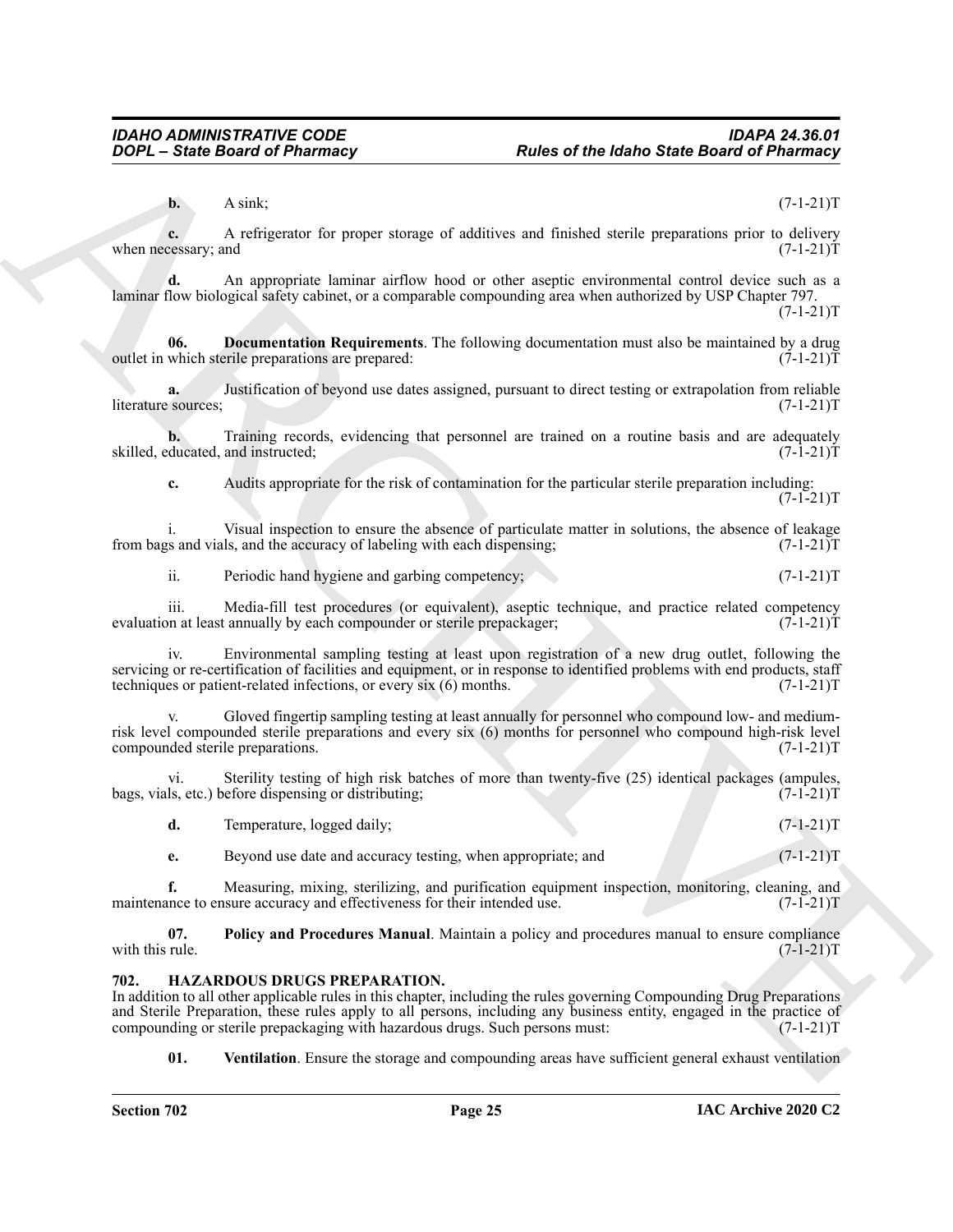<span id="page-25-9"></span>to dilute and remove any airborne contaminants.  $(7-1-21)$ T

**02.** Ventilated Cabinet. Utilize a ventilated cabinet designed to reduce worker exposures while  $\frac{1}{2}$  hazardous drugs. (7-1-21) preparing hazardous drugs.

**EVERY CONSULTER CONTRACT CONTRACT CONTRACT CONTRACT CONTRACT CONTRACT CONTRACT CONTRACT CONTRACT CONTRACT CONTRACT CONTRACT CONTRACT CONTRACT CONTRACT CONTRACT CONTRACT CONTRACT CONTRACT CONTRACT CONTRACT CONTRACT CONTRA a.** Sterile hazardous drugs must be prepared in a dedicated Class II biological safety cabinet or a barrier isolator of appropriate design to meet the personnel exposure limits described in product material safety data sheets;  $(7-1-21)T$ 

**b.** When asepsis is not required, a Class I BSC, powder containment hood or an isolator intended for ent applications may be sufficient. (7-1-21)T containment applications may be sufficient.

**c.** A ventilated cabinet that re-circulates air inside the cabinet or exhausts air back into the room nent is prohibited, unless:  $(7-1-21)$ environment is prohibited, unless:

i. The hazardous drugs in use will not volatilize while they are being handled; or (7-1-21)T

<span id="page-25-5"></span><span id="page-25-2"></span>ii. Written documentation from the manufacturer attesting to the safety of such ventilation. (7-1-21)T

**03.** Clear Identification. Clearly identify storage areas, compounding areas, containers, and prepared hazardous drugs.  $(7-1-21)T$ doses of hazardous drugs.

**04.** Labeling. Label hazardous drugs with proper precautions, and dispense them in a manner to exist of hazardous spills. (7-1-21) minimize risk of hazardous spills.

<span id="page-25-7"></span>**05.** Protective Equipment and Supplies. Provide and maintain appropriate personal protective int and supplies necessary for handling hazardous drugs, spills and disposal.  $(7-1-21)$ equipment and supplies necessary for handling hazardous drugs, spills and disposal.

<span id="page-25-4"></span>**06. Contamination Prevention**. Unpack, store, prepackage, and compound hazardous drugs separately from other inventory in a restricted area in a manner to prevent contamination and personnel exposure until<br>hazardous drugs exist in their final unit-of-use packaging. (7-1-21) hazardous drugs exist in their final unit-of-use packaging.

<span id="page-25-3"></span>**07. Compliance With Laws**. Comply with applicable local, state, and federal laws including for the disposal of hazardous waste. (7-1-21)T

<span id="page-25-8"></span>**08. Training**. Ensure that personnel working with hazardous drugs are trained in hygiene, garbing, receipt, storage, handling, transporting, compounding, spill control, clean up, disposal, dispensing, medical surveillance, and environmental quality and control. (7-1-21)T

<span id="page-25-6"></span>**09.** Policy and Procedures Manual. Maintain a policy and procedures manual to ensure compliance with this rule.  $(7-1-21)T$ with this rule.  $(7-1-21)T$ 

#### <span id="page-25-10"></span><span id="page-25-0"></span>**703. OUTSOURCING FACILITY.**

<span id="page-25-12"></span>**01.** Federal Act Compliance. An outsourcing facility must ensure compliance with 21 U.S.C. Section the Federal Food, Drug and Cosmetic Act. (7-1-21) 353b of the Federal Food, Drug and Cosmetic Act.

<span id="page-25-11"></span>**02. Adverse Event Reports**. Outsourcing facilities must submit to the Board a copy of all adverse event reports submitted to the secretary of Health and Human Services in accordance with Section 310.305 of Title 21 of the Code of Federal Regulations. (7-1-21) of the Code of Federal Regulations.

<span id="page-25-1"></span>**704. – 999. (RESERVED)**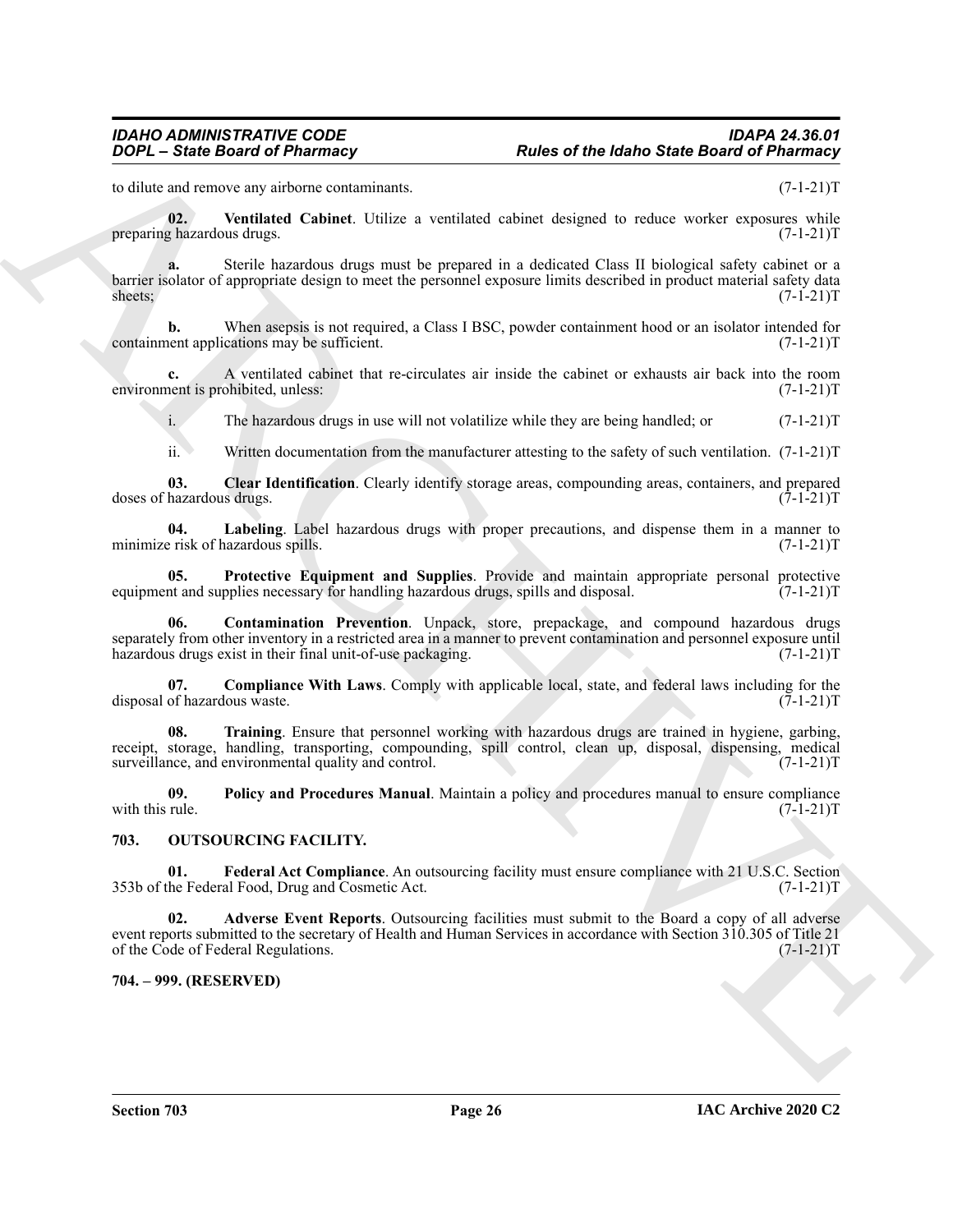# *Subject Index*

#### **B**

Board Fees 9 Fee Determination & Collection 9 Fee Exemption for Controlled Substance Registrations 9 Fee For Dishonored Payment 9 Time & Method of Payment 9 Board Inspections & Investigations 7 Inspection Deficiencies 7 Inspection Reports 7 Inspections 7 Investigations 7 Records Subject to Board Inspection 7 Board Of Pharmacy Licensure & Registration 8

#### **C**

Collaborative Pharmacy Practice 17 Compounding Drug Preparations 21 Application 21 Drug Compounding Controls 22 General Compounding Standards 22 Limited Compounding 22 Prohibited Compounding 22 Controlled Substances PDMP 21 Online Access to PDMP 21 Profile Requests 21 Use Outside Scope of Practice 21

#### **D**

Definitions & Abbreviations  $(A-N)$  4 ACCME 4 Accredited School or College of Pharmacy 4 ACPE 4 ADS – Automated Dispensing & Storage 4 Change of Ownership 4 CME 4 Collaborative Pharmacy Practice 4 CPE 4 CPE Monitor 4 DEA 4 Distributor 4 DME Outlet 4 DTM – Drug Therapy Management 4 FDA 4 Flavoring Agent 4 Floor Stock 4 FPGEC Certification 5 Hazardous Drug 5

[A](#page-8-3)[R](#page-6-8)[CH](#page-10-3)[I](#page-13-7)[V](#page-9-4)[E](#page-17-6) HIPAA 5 Limited Service Outlet 5 NABP 5 NAPLEX<sub>5</sub> NDC 5 Definitions & Abbreviations  $(O - Z)$  5 Parenteral Admixture 5 PDMP 5 Pharmaceutical Care Services 5 Prepackaging 5 Prescriber 6 Purple Book 6 Readily Retrievable 6 Reconstitution 6 Restricted Drug Storage Area 6 Technician 6 Therapeutic Equivalent Drugs 6 USP<sub>6</sub> USP-NF 6 Destruction Or Return Of Drugs Or Devices Restrictions 19 Did Not Reach Patient 20 Donation 20 Potential Harm 20 Determination Of Need For Nonresident Licensure Or Registration 10 Exemption from Separate Controlled Substance Registration 11 Independent Practice 11 Multistate Pharmacists 11 Practice for an Idaho Registered Drug Outlet 11 Drug Outlet Licensure & Registration General Requirements 13 Change of Ownership or Location 13 Exemption from Separate Controlled Substance Registration 14 License & Registration Transferability 13 New Drug Outlet Inspections 13 Nonresident Drug Outlet 13 Permanent Closing 14 Sterile Preparation Endorsement 14 Drug Outlets Minimum Facility Standards 14 Authorized Access to the Restricted Drug Storage Area 15 Controlled Substance Storage 15

System 15 Security and Privacy 15 Staffing 15 Drug Outlets That Dispense Drugs To Patients Without An Onsite Pharmacist Or Prescriber 15 Controlled Substances Inventories 15 Exemption for Self-Service Systems 16 Exemption for Veterinarians 16 Security and Access 15 Self-Inspection 16 Technology 15 Drug Outlets That Dispense Prescription Drugs Minimum Prescription Filling Requirements 15 Labeling 15 Patient Counseling 15 Prospective Drug Review 15 Valid Prescription Drug Order 15 Verification of Dispensing Accuracy 15 Drugs Stored Outside Of A Drug Outlet For Retrieval By A Licensed Health Professional 16 Controlled Substances 16 Secure Storage 16 Stocking and Replenishing 16 Supervising Drug Outlet 16

#### **F**

Fee Schedule 9 Administrative Services 10 Certificates of Registration ?& Licensure -- Facilities 10 Late Fees & Reinstatements 10 Licenses & Registrations -- Professionals 9 Filling Prescription Drug Orders Adaptation 18 Change Dosage Form 18 Change Quantity 18 Complete Missing Information 18 Documentation 18 Drug Product Substitution 18 Biosimilars 19 Hospital 18 Institutional Facility 19 Therapeutic Interchange 19 Practice Limitations 18 Drug Product Selection 18 Partial Filling 18 Refill Authorization 18

Electronic Recordkeeping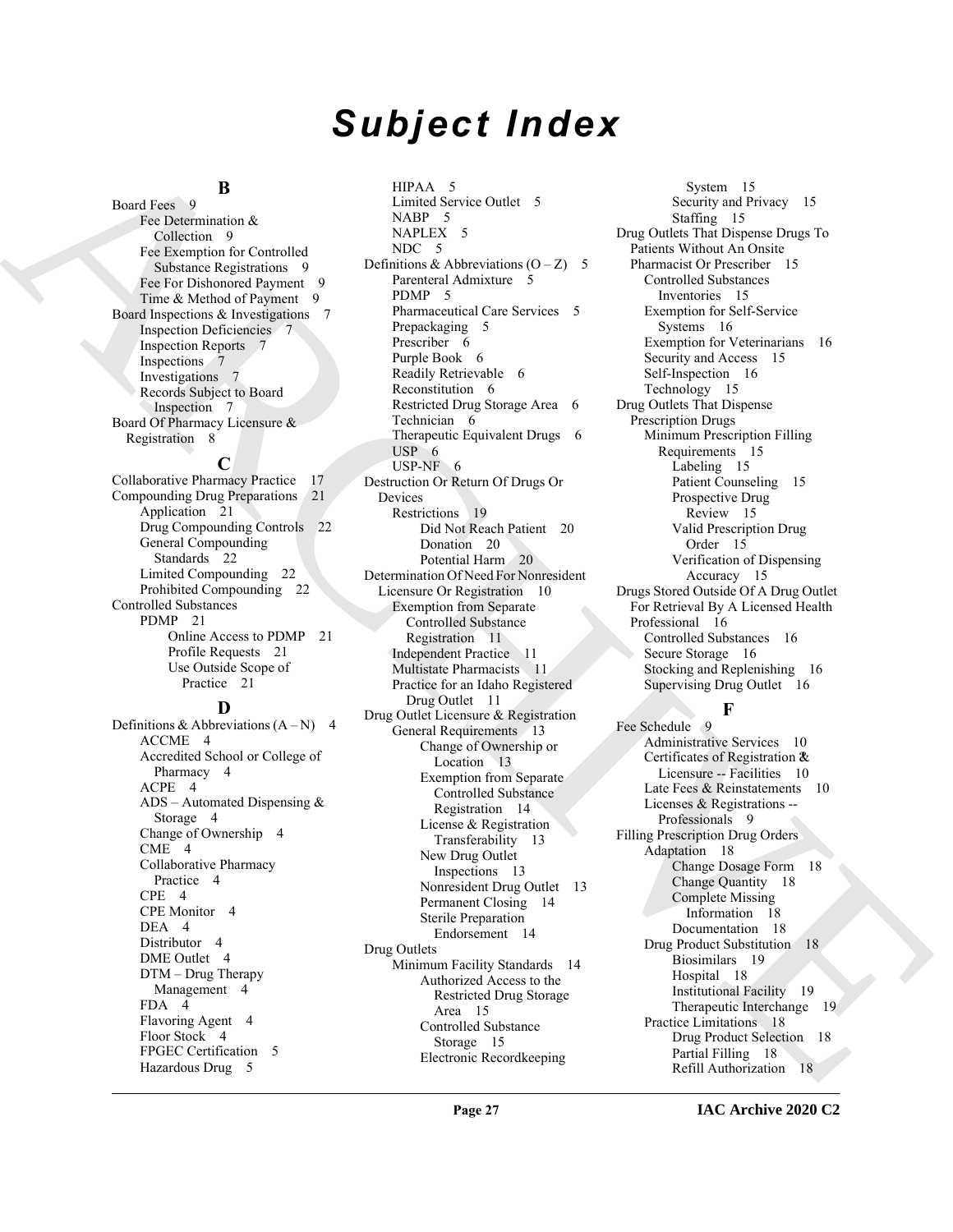#### *Subject Index (Cont'd)*

Transfers 19

#### **H**

Hazardous Drugs Preparation 25 Clear Identification 26 Compliance With Laws 26 Contamination Prevention 26 Labeling 26 Policy and Procedures Manual 26 Protective Equipment & Supplies 26 Training 26 Ventilated Cabinet 26 Ventilation 25

#### **L**

Labeling Standards 19 Distributed Compounded Drug Product 19 Parenteral Admixture 19 Prepackaged Product 19 Repackaged Drug 19 Standard Prescription Drug 19 Legal Authority 4 Licensure & Registration General Requirements 8 Board Forms 9 Cancellation & Registration 9 Exemption 9 Incomplete Applications 9 Late Renewal Application 9 On-Time Annual Renewal Application 9 Parent or Legal Guardian Consent 9 Reinstatement of License or Registration 9

#### **M**

Manufacturer Registration 14 Mail Service Pharmacy 14 Manufacturer 14

#### **N**

Nonresident PIC Registration To Practice Pharmacy Into Idaho 12 Facility License Information 12 Individual License Information 12

#### **O**

Outsourcing Facility 26 Adverse Event Reports 26 Federal Act Compliance 26

#### **P**

Pharmacist Intern Registration 12

The contribution of the contribution of the contribution of the contribution of the contribution of the contribution of the contribution of the contribution of the contribution of the contribution of the contribution of t Registration Requirements 12 Renewal 12 Pharmacist License CPE Requirements 11 ACPE 11 Alternative to CPE 12 CME 11 Reinstatement 12 Additional Requirements 12 Satisfactory Evidence 12 Pharmacist Licensure By Examination 11 Graduates of foreign Pharmacy Schools 11 Graduates of U.S. Pharmacy Schools 11 Licensure Examinations 11 Score Transfer 11 Pharmacist Licensure By Reciprocity 11 Pharmacist Prescribing General Requirements 16 Collaboration with Other Health Care Professionals 16 Documentation 17 Education 16 Patient Assessment 16 Patient-Prescriber Relationship 16 Prescribing Exemption 17 Prescribing Limitation 17 Practice Of Pharmacy General Approach 6 Education, Training, & Experience 6 Express Prohibition 6 Standard of Care 6 Practitioner Controlled Substance Registration 13 DEA Registration 13 State License 13 Prescriber Performance Of Pharmacy Functions 6 Prescription Delivery Restrictions 19 Acceptable Delivery 19 Pick-up or Return by Authorized Personnel 19 Prescription Drug Order Minimum Requirements 17 Date 17 Directions 18 Drug Information 17

Exemptions for Non-Controlled Substances 18

Institutional Drug Order Exemptions 18 Patient's Name 17 Prescriber Information 18 Signature 18 Validity 17 Antedating or Postdating 17 Digital Image Prescriptions 17 Invalid Prescription Drug Orders 17 Prescriber Self-Use 17 Tampering 17

#### **R**

Recordkeeping Maintenance & Inventory Requirements 20 Central Records Storage 21 Drug Distributor Records 20 Electronic Records Storage 21 Inventory Records 20 Prescription Retention 20 Rebuttal Presumption of Violation 20 Records Maintenance & Retention Requirement 20 Reporting Requirements 21 Drug Distributor Monthly Reports 21 Individual & Outlet Information Changes 21 Theft or Loss of Controlled Substances 21

### **S**

Scope 4 Sterile Preparation 23 Application 23 Compounder Responsibilities 24 Documentation Requirements 25 Dosage Forms Requiring Sterility 23 Environmental Controls 24 Sterile Preparation Equipment 24

#### **T**

Technical Registration Certified Technician Registration 13 Technician Registration 13 Registration Requirements 13

#### **U**

Unprofessional Conduct 7